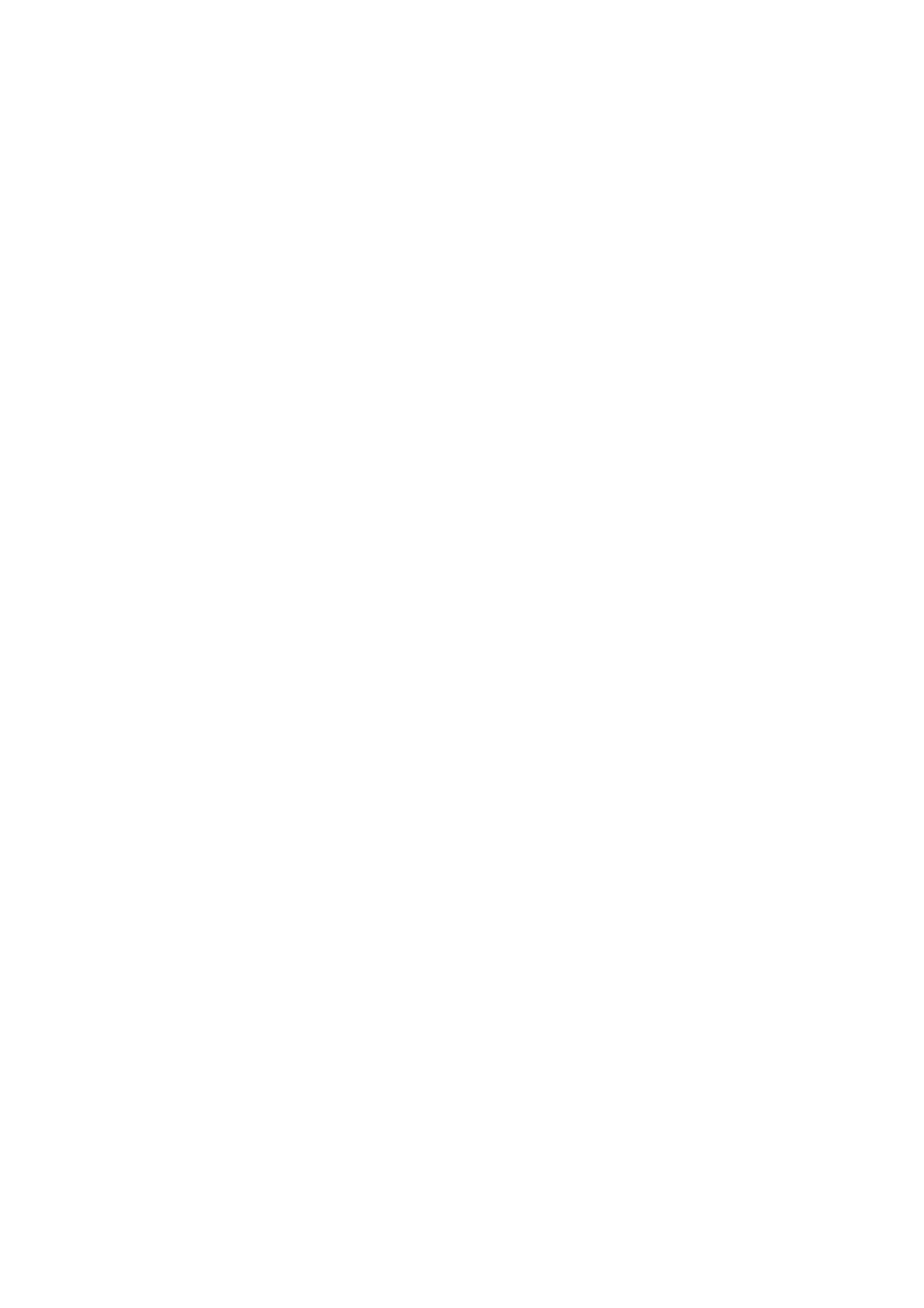# **SECURITIES MARKET REGULATION IN THE EU EVERYTHING YOU ALWAYS WANTED TO KNOW ABOUT THE LAMFALUSSY PROCEDURE**<sup>∗</sup>

**KAREL LANNOO AND MATTIAS LEVIN**

> **CEPS RESEARCH REPORT IN FINANCE AND BANKING, NO. 33 MAY 2004**

∗ But were afraid to ask.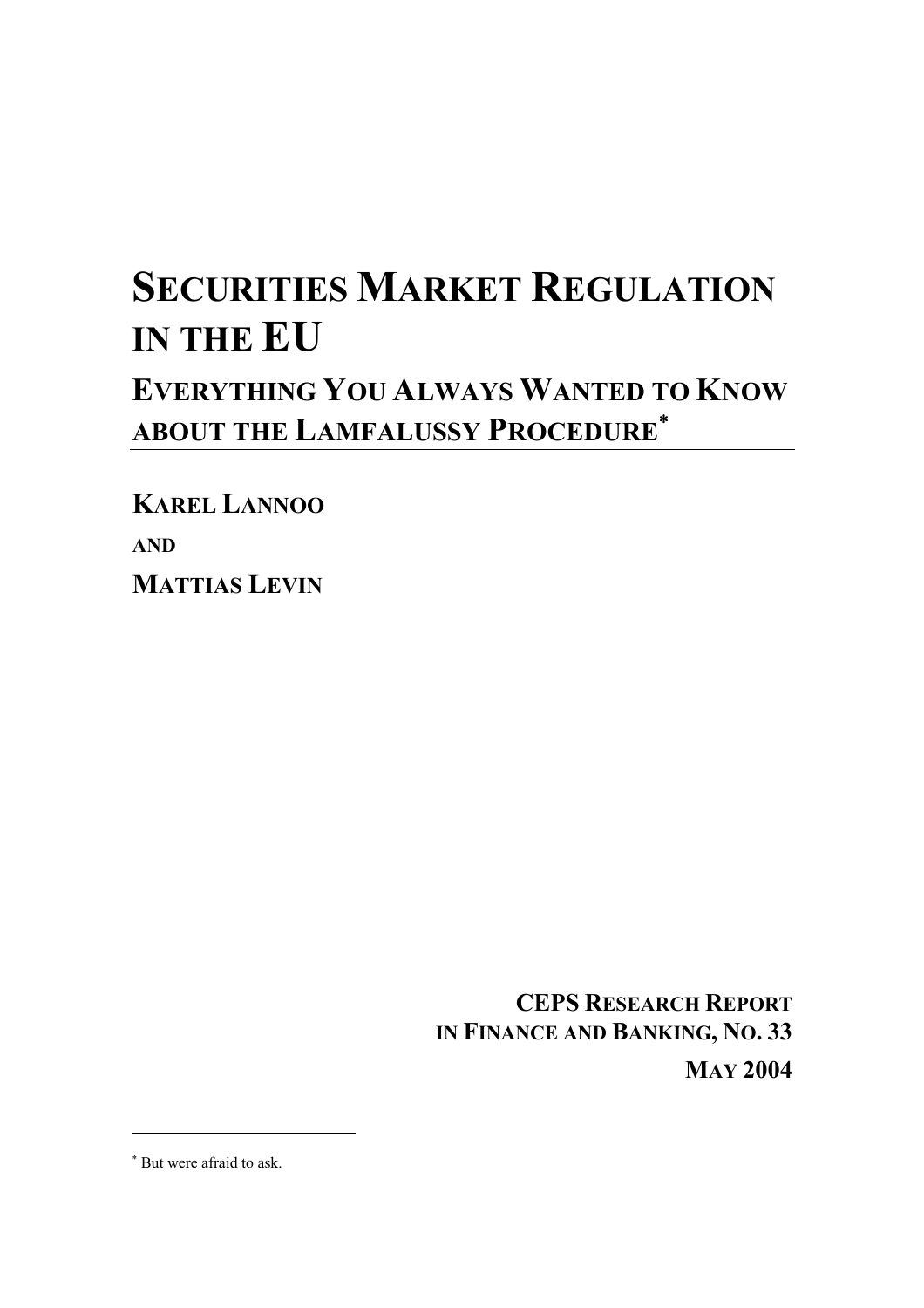The Centre for European Policy Studies (CEPS) is an independent policy research institute in Brussels. Its mission is to produce sound policy research leading to constructive solutions to the challenges facing Europe. CEPS Research Reports in Finance and Banking review work in progress in the European Union on topics of special interest to the financial and banking sectors.

This report was originally prepared for the Wise Persons' Committee of Canada, a body established in 2003 by the Canadian Federal Government for the purpose of advising it on the reform of the regulatory structure governing securities markets in Canada.

*Karel Lannoo* has been Chief Executive of the Centre for European Policy Studies (CEPS) since 2000 and Senior Research Fellow since 1997. His main areas of expertise are financial market integration and regulation, EMU, and corporate governance. Mr Lannoo is a member of the European Shadow Financial Regulatory Committee (ESFRC) and of the advisory board of the European Capital Markets Institute (ECMI). He has published numerous articles in specialised magazines and journals on EU and financial regulation matters.

*Mattias Levin* is a Research Fellow at CEPS. His main fields of research are financial regulation and EU tax policy. Prior to joining CEPS in 2000, Mr. Levin was a trainee at the European Commission's international trade analysis unit (DG Trade). He studied at the London School of Economics (MSc), Lund University (MA) and the Institut d'Études Politiques of Strasbourg (CEP).

#### ISBN 92-9079-476-3

© Copyright 2004, Centre for European Policy Studies.

All rights reserved. No part of this publication may be reproduced, stored in a retrieval system or transmitted in any form or by any means – electronic, mechanical, photocopying, recording or otherwise – without the prior permission of the Centre for European Policy Studies.

> Centre for European Policy Studies Place du Congrès 1, B-1000 Brussels Tel: 32(0)2 229.39.11 Fax: 32(0)2 219.41.51 E-mail: info@ceps.be Website: http://www.ceps.be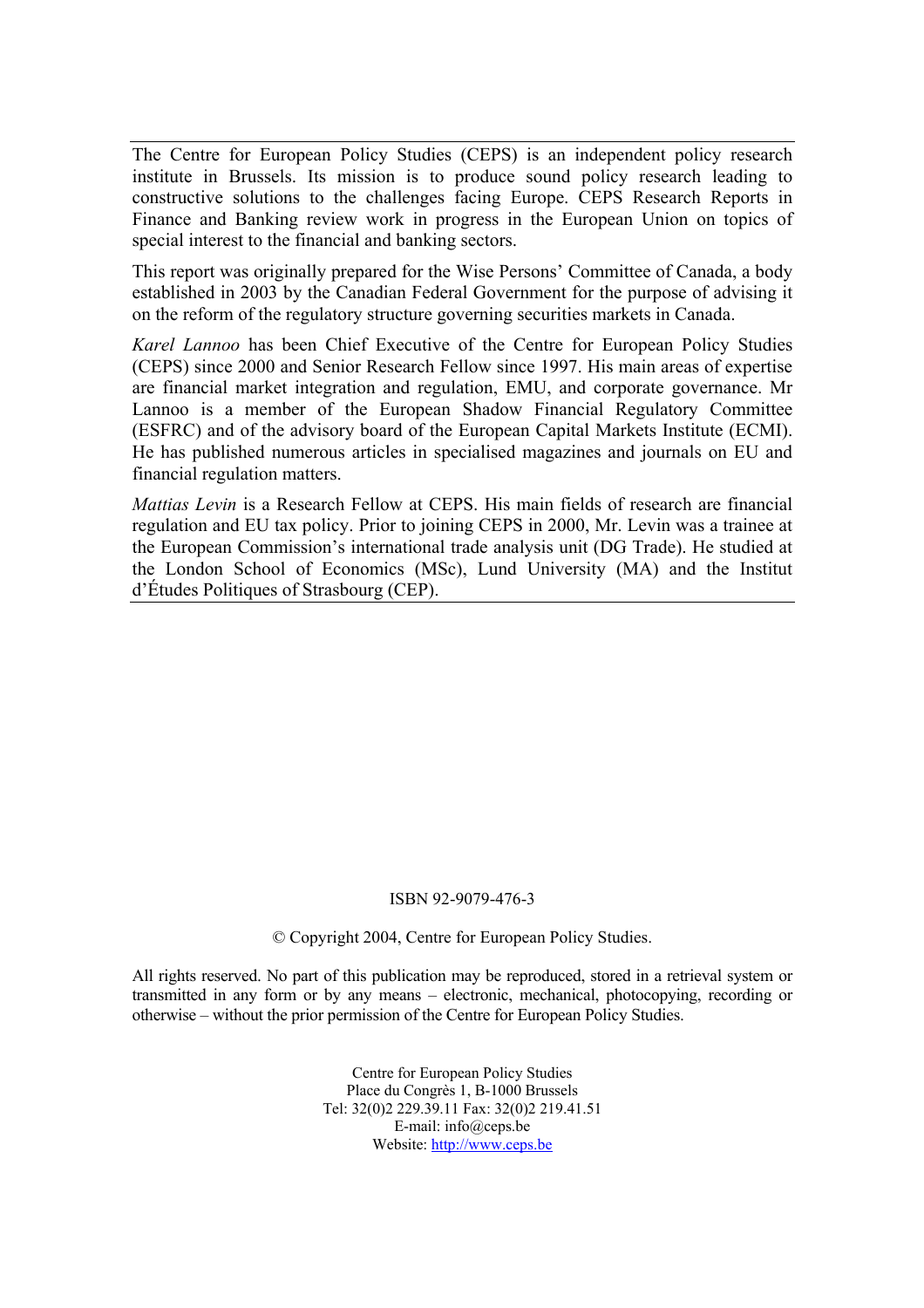## **Table of Contents**

| 1.               |     |                                                                        |  |  |  |
|------------------|-----|------------------------------------------------------------------------|--|--|--|
| $\overline{2}$ . |     |                                                                        |  |  |  |
|                  | 2.1 |                                                                        |  |  |  |
|                  | 2.2 |                                                                        |  |  |  |
|                  | 2.3 |                                                                        |  |  |  |
|                  | 2.4 |                                                                        |  |  |  |
|                  |     |                                                                        |  |  |  |
|                  | 2.5 |                                                                        |  |  |  |
| 3.               |     |                                                                        |  |  |  |
|                  | 3.1 |                                                                        |  |  |  |
|                  | 3.2 |                                                                        |  |  |  |
|                  |     | Composition of the Financial Services Action Plan (FSAP)11             |  |  |  |
|                  | 3.3 | Reviewing the Delegation of Regulatory and Supervisory Powers 14       |  |  |  |
|                  |     |                                                                        |  |  |  |
| 4.               |     | Issues Raised by Regulatory Reform and Market Integration  19          |  |  |  |
|                  | 4.1 | The Appropriate Degree of Harmonisation and Delegation19               |  |  |  |
|                  |     |                                                                        |  |  |  |
|                  |     |                                                                        |  |  |  |
|                  | 4.3 |                                                                        |  |  |  |
| 5.               |     |                                                                        |  |  |  |
|                  |     |                                                                        |  |  |  |
|                  |     |                                                                        |  |  |  |
|                  |     | Annex 2. Structure of the Financial Supervisory Authorities in the EU, |  |  |  |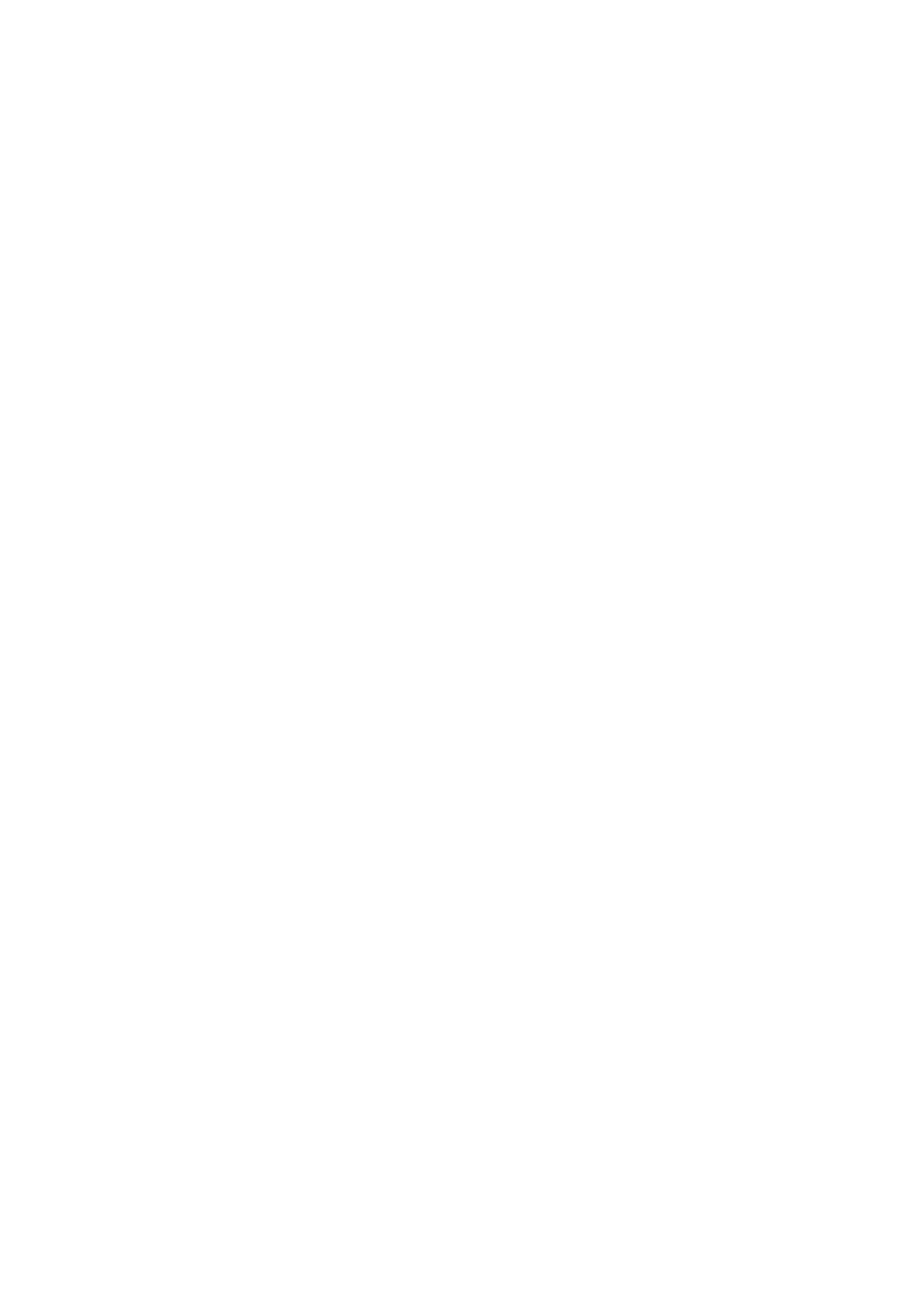# **SECURITIES MARKET REGULATION IN THE EU EVERYTHING YOU ALWAYS WANTED TO KNOW ABOUT THE LAMFALUSSY PROCEDURE**<sup>∗</sup> **KAREL LANNOO AND MATTIAS LEVIN**

#### **EXECUTIVE SUMMARY**

ne of the fundamental aims of the European Union is to construct an internal market, composed of the home markets of all member states. In order to achieve this, member states have delegated significant powers to supranational The of the fundamental aims of the European Union is to construct an internal market, composed of the home markets of all member states. In order to achieve this, member states have delegated significant powers to supranat the European Parliament. At the same time, however, member states subject that delegation of power to significant constraints and retain a considerable amount of responsibility for policies that may affect the running of the internal market. This tension lies at the heart of all discussions concerning the distribution of competence in all policy areas between the European Union on the one hand and the member state authorities on the other hand, and is especially present in securities market regulation.

The means employed to create a single market have changed over the years. From the 1960s to the mid-1980s, the Commission and member states tried to achieve market integration through extensive harmonisation. Such efforts proved extremely slow and ineffective, however, and the EU began in the mid-1980s to follow an approach based on minimal harmonisation and mutual recognition. By and large, this new approach managed to bring about a reasonably integrated internal market by the end of 1992.

By the mid-1990s, however, it became apparent that the new approach had not delivered sufficient results, as significant obstacles remained to the provision of cross-border financial services, particularly in the area of securities markets. This was highlighted by the start of monetary union in 1999. As a result, the EU set itself the objective of updating existing financial regulations and adopting new laws in order to eliminate remaining regulatory obstacles to a pan-European financial market, the so-called Financial Services Action Plan (FSAP). In order to achieve that aim, the EU also agreed to modify the way it enacts laws in the securities market field. These changes are currently being applied to other areas of finance as well.

Thanks to the FSAP and the new regulatory structure, the EU is closer to its goal of achieving an internal market for financial services. Whether it will work remains to be seen, but some problems can already be noted. First, the new legislative procedure is complex, and the consensus around it is fragile. The Commission will need to make a considerable effort to maintain the balance between the different institutions involved, and to rein in its own ambitions. Secondly, the principles on which the new procedure is based are not set in stone, but will continue to vary depending on the circumstances. A continuous evaluation of objectives and achievements is therefore required.

<sup>∗</sup> But were afraid to ask.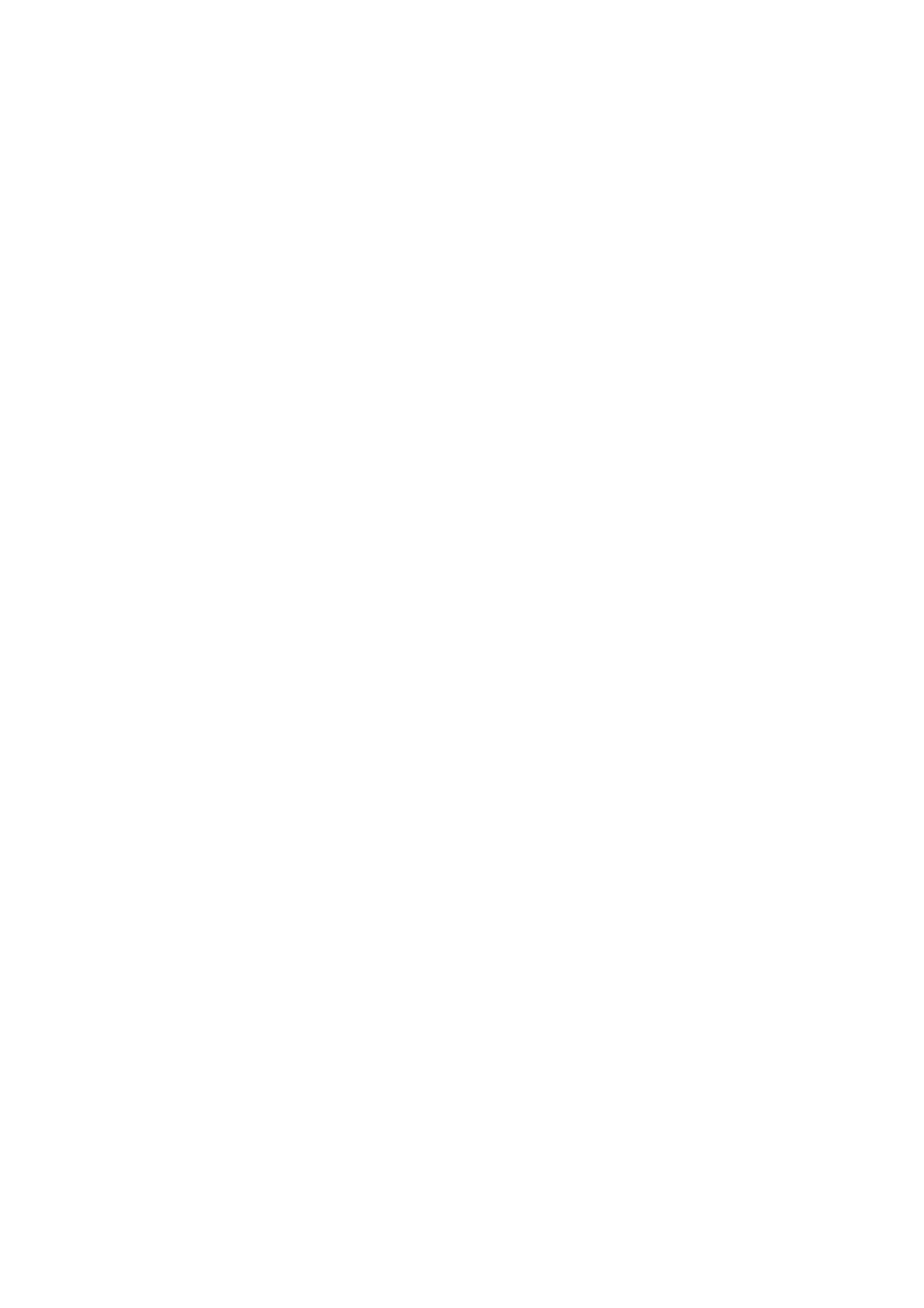## **SECURITIES MARKET REGULATION IN THE EU EVERYTHING YOU ALWAYS WANTED TO KNOW ABOUT THE LAMFALUSSY PROCEDURE**<sup>∗</sup> *CEPS RESEARCH REPORT IN FINANCE & BANKING, NO. 33*  **KAREL LANNOO AND MATTIAS LEVIN**

#### **1. Introduction**

The increasing pace of economic integration across borders challenges the traditional concept of national regulation. Nowhere is this discrepancy between the global reach of markets and the national limits of regulation more manifest than in financial markets.

The aim of this paper is explore how the member states of the European Union have grappled with this challenge. It provides an overview of how the overarching aim of constructing an internal market has affected the location of political authority.<sup>1</sup> A first part examines how this discussion has developed generally, while a second part looks at current discussions regarding one of the areas that has been the hardest to integrate: financial services, and more particularly securities markets.

#### **2. Building the Internal Market**

One of the fundamental aims of the EU is to construct an internal market, composed of the home markets of all member states. Judging themselves incapable of reaching that goal, member states set up a community, which has been called the European Union (EU) since 1992. They have thereby delegated significant powers of initiation, interpretation, execution and enforcement<sup>2</sup> to two supranational community institutions in particular: the European Commission and the European Court of Justice  $(ECJ)$ .<sup>3</sup> However, while member states have delegated powers, they nevertheless subject that delegation to significant constraints and they retain a considerable amount of responsibility for policies that may affect the running of such an internal market. This tension is at the heart of all discussions concerning the distribution of competence between the European Union on the one hand and the member state authorities on the other, regardless of the policy area, but this is especially the case in securities market regulation.

<sup>∗</sup> But were afraid to ask.

 $<sup>1</sup>$  Space limitations do not permit an overview of the basic functioning of the European Union and all its</sup> institutions. For a concise description, please consult "How the European Union Works" by the European Commission (2003b) or "The ABC of Community Law", Borchardt (2000)

 $2$  Unless stated otherwise, the term "enforcement", as used in this study, refers to the need to ensure that EU member states implement and interpret harmonised requirements in a manner that supports the goal of an internal market for securities, and so refers to issues arising between member states, as opposed to matters arising within a member state as a result of non-compliance by a regulated individual or organisation.

 $3$  Tallberg (2002).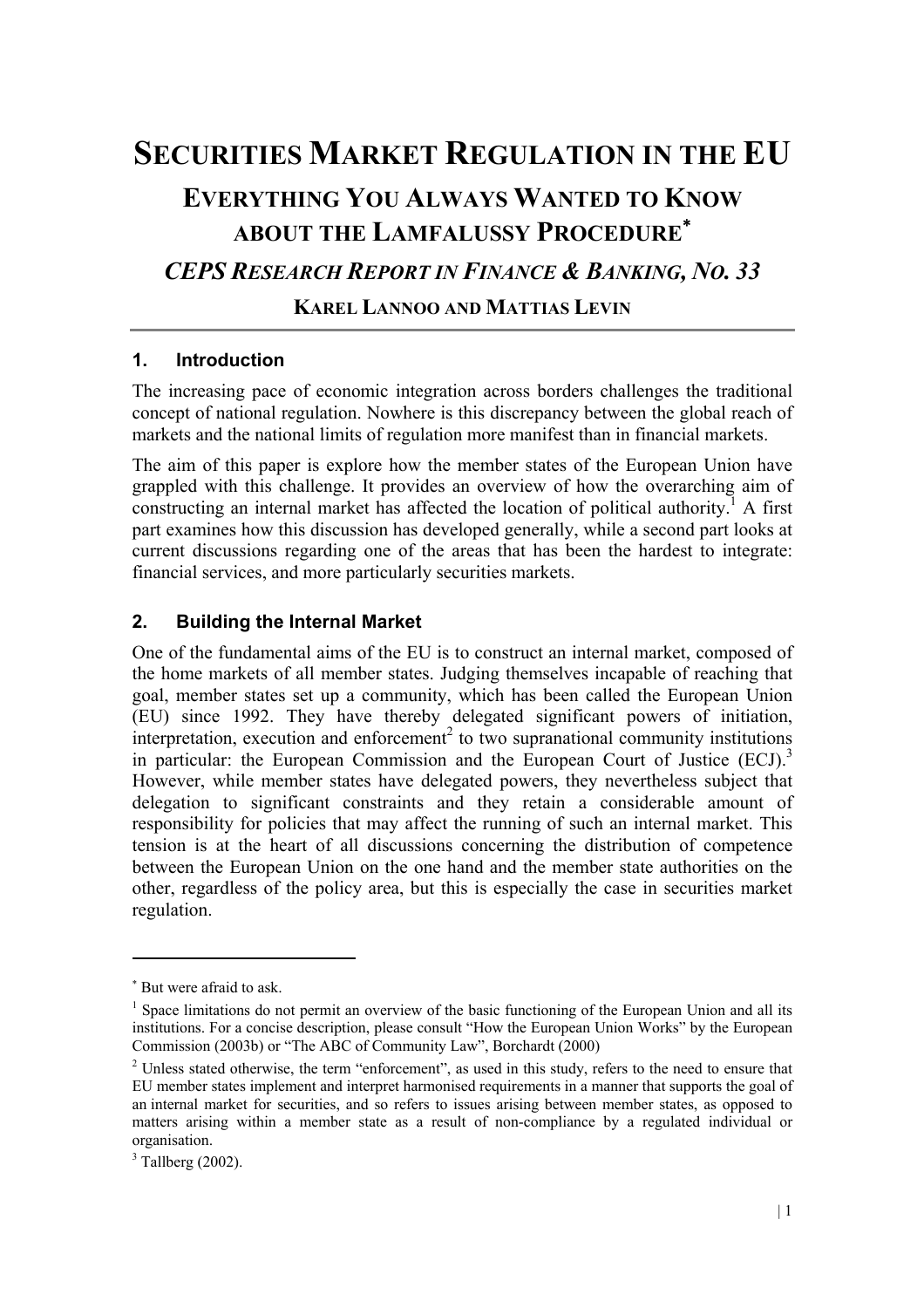#### **2.1 The Legal Basis**

The Treaty establishing the European Community (TEC) prohibits all restrictions to the free movement of goods, services, capital and labour. Member states therefore have the *right of access* to other member states' markets. However, such a right in isolation has historically proven to be insufficient in reining in the member states' ability to impose new barriers to trade. Although the TEC's overarching aim is to construct a single market, it nevertheless provides for a number of exceptions to the free access and movement articles. For example, Art. 30 granted member states the right to impose quantitative restrictions on imports and exports for certain reasons, e.g. health and safety. $4$ 

In order to minimise the possibility that such restrictions will hamper the internal market, a legal principle known as *mutual recognition* has been developed by the European Court of Justice that reinforces the right of access. Established by the ECJ in the Cassis de Dijon case in 1979, it states that products or services that have been lawfully produced and marketed in one member state are to be granted free access throughout the internal market, without the imposition of further conditions by authorities in other member states.<sup>5</sup> Moreover, the TEC granted the EU the possibility to issue directives to 'approximate', or *harmonise* in common EU parlance, those laws, regulations and administrative provisions that affect the establishment and functioning of the internal market (Art. 94). Nevertheless, the extent to which mutual recognition has been relied upon and the ease with which member states can harmonise laws have evolved over time.

#### **2.2 Extensive Harmonisation – The Classical Approach**

On the basis of Art. 94, the European Commission set out in 1968 to harmonise various technical aspects of goods produced in EU member states. Continuing until the early 1980s, this approach was spectacularly unsuccessful. Producing roughly ten directives a year, the chosen method was time-consuming and costly and failed to dent, let alone reduce, barriers to trade.<sup>6</sup> There were many reasons behind this failure to improve market access, notably i) the unanimity requirement for agreeing on legislative acts, ii) excessive ambitions of uniformity at Community level and iii) a lack of political interest by member state ministers.

#### **2.3 The 'New Approach' – Minimal Harmonisation**

Frustrated with the lack of improvement in market access, the Commission in 1983 put forward a radically different proposal for dismantling technical barriers to trade in the Mutual Information Directive of 1983. It was directly built on the mutual recognition principle, established by the ECJ, and provided for a more formal process of

<sup>&</sup>lt;sup>4</sup> This right has never been a blank cheque, but subject to stringent requirements, as established by ECJ case law. See Pelkmans (1987) for further details.

<sup>&</sup>lt;sup>5</sup> ECJ, Case 120, 78 of 20 February 1979; see also Pelkmans (1987) and Sun & Pelkmans (1995).

 $<sup>6</sup>$  Pelkmans (1987).</sup>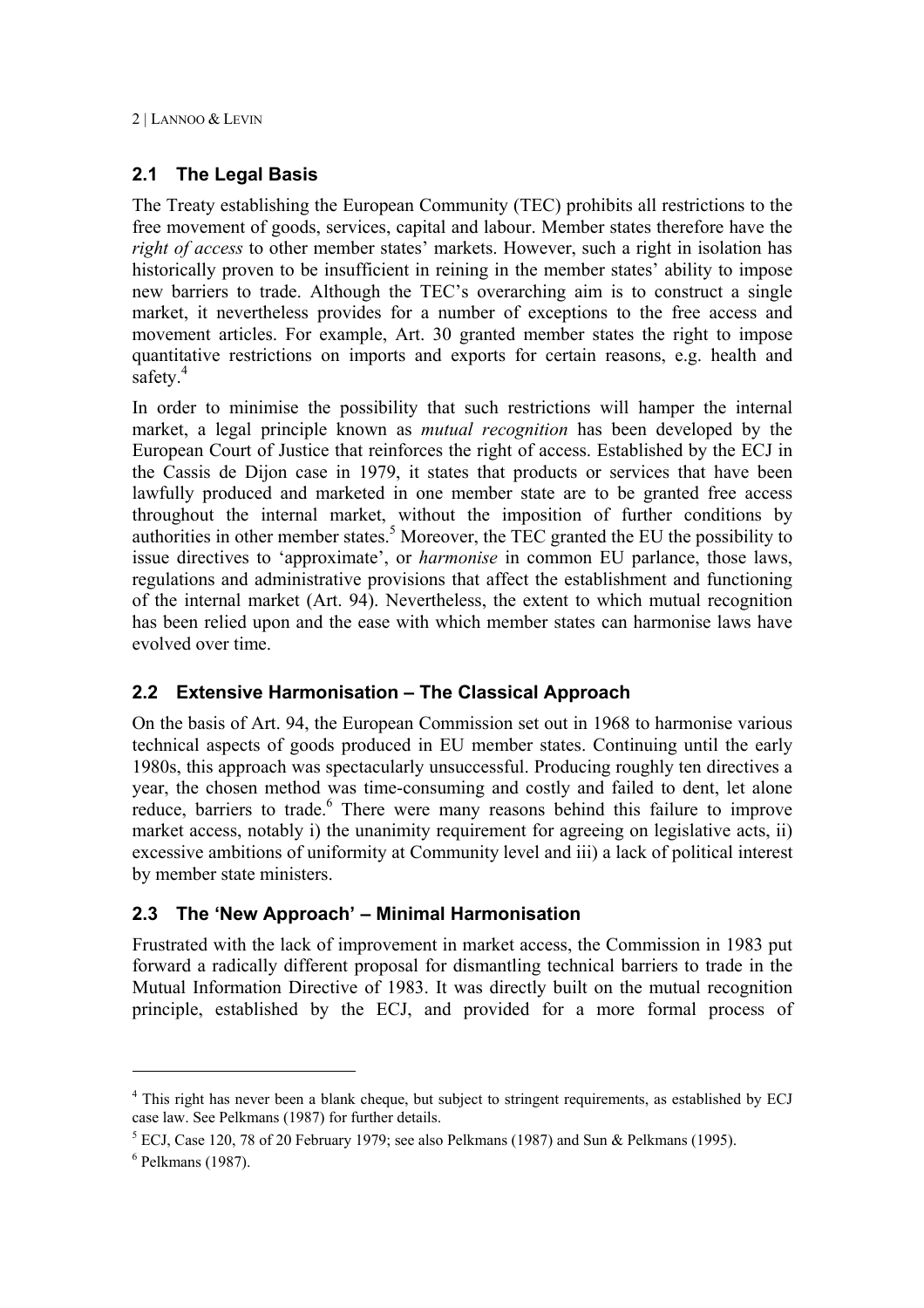consultation and peer vetting before adopting technical standards instead of relying on reaching unanimous agreement on what common standard should apply.<sup>7</sup>

Building on this seemingly unimportant directive, the 1985 White Paper incorporated these principles. It provided that future legislative activity should be limited to harmonising essential measures, beyond which mutual recognition should apply.<sup>8</sup> It put forward around 280 legislative measures that should be harmonised. The White Paper was supplemented by far-reaching changes to the EU's decision-making procedures. The Single European Act (SEA) put forward changes to the treaty, thereby rendering it easier to implement the White Paper's legislative measures. The SEA increased the Community's capacity for action by introducing qualified majority voting instead of unanimity as the basis for adopting measures aimed at accomplishing the internal market (Arts. 95 and 251). Later revisions to the treaty have further changed the decision-making process. A persistent aim of these changes – decided by an intergovernmental conference (IGC) – has been to increase capacity for action. Another aim has been to increase the powers of the European Parliament.<sup>9</sup>

This new approach should be seen as a pragmatic response to defusing the previously 'all-or-nothing' character of harmonisation. First, it opened markets in spite of the continued existence of national regulation and secondly, removed or pre-empted the erection of barriers to trade.<sup>10</sup> It put in place a system where the futile quest for a definite and intellectually clear allocation of political authority was replaced with constructive ambiguity. Regarding the ambiguous element, it is illustrative that the new approach was greeted by member states previously having resisted further market opening as a way of retaining regulatory control over international markets while other member states, having argued in favour of market access, heralded the forces of liberalisation it unleashed.<sup>11</sup> The major accomplishment of the new single market approach therefore is that it defused the political tensions related to further market opening.

By 1992, the new approach had proved its constructive character as well, as member states had adopted the large majority of the measures put forward in the White Paper, thereby taking one step closer to creating an internal market. The major contribution of the new approach was therefore that it brought together those stressing harmonisation as a response to international market forces and those promoting competition among rules as the proper response. $^{12}$ 

 $<sup>7</sup>$  Ibid.</sup>

<sup>8</sup> European Commission (1985).

<sup>&</sup>lt;sup>9</sup> The treaties governing the European Union have been revised following decisions by three IGCs in Maastricht (1992), Amsterdam (1997) and Nice (2001). A proposal for a more fundamental revision of the treaties was put forward by the European Convention to the member states in June 2003. As of this writing, however, member states have so far failed to agree on the changes put forward by the Convention.

 $10$  Sun & Pelkmans (1995).

 $11$  Woolcock (2001).

 $12$  Ibid.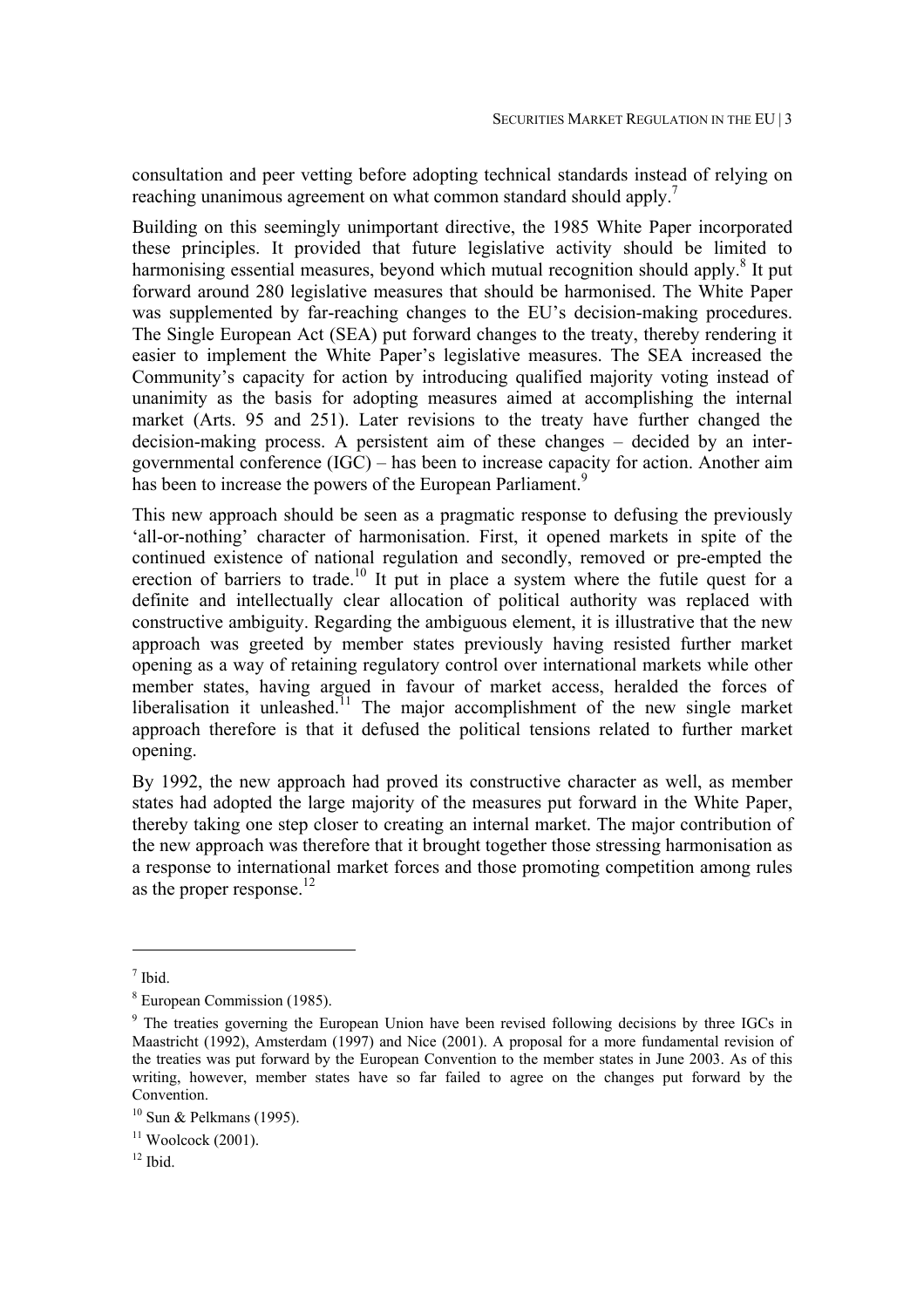#### *Box 1. The EU 'passport' for financial services*

The EU scheme is frequently termed a 'passport' system. As explained in detail in this study, the 'mutual recognition' principle is at the heart of the EU system: products or services that have been lawfully produced and marketed in one member state are to be granted free access throughout the internal market, without incurring further conditions imposed by authorities in other member states.

An effective mutual recognition system contains the following elements:

- 1. harmonisation of minimum technical standards to prevent host regulators from refusing to recognise home regulators' requirements;
- 2. a method to ensure that the harmonised minimum standards are implemented and interpreted consistently in all participating jurisdictions, and the means to oblige noncomplying jurisdictions to comply; and
- 3. a means for regulated individuals or organisations to alert other jurisdictions to noncompliant implementation and/or interpretation without fear of reprisals from regulators.

Each of these elements has its own requirements. For example, the harmonised standards must be sufficiently detailed and complete in order to prevent objections by host regulators arising from lacunae in the harmonised standards. International standards, including the IOSCO Objectives and Principles of Securities Regulation, frequently do not meet this requirement, and so it is necessary to develop them among the participating jurisdictions. As noted in this study, however, requiring a high degree of detail in the harmonised standards may prevent agreement, but insufficient harmonisation also undermines such a system.

With respect to enforcing the implementation and interpretation of harmonised standards in a manner that permits effective mutual recognition, there must be some central or at least coordinated response and penalties for non-compliance. Permitting jurisdictions to withdraw from the scheme, in whole or in part, as an alternative to complying would largely defeat the purpose of the scheme.

In the case of financial services, the mutual recognition principle operates more effectively in some areas than in others. For example, the requirements applicable to investment funds (known as UCITS, or 'undertakings for collective investments in transferable securities') have been subject to effective mutual recognition since approximately 1987, and, as a result, Luxembourg and Ireland have emerged as centres for the design and creation of such products for 'export' to other EU states without additional national regulatory requirements. The single passport also works effectively in banking, introduced as a result of the Second Banking Directive. Banks can offer services and open branches across borders with a single licence.

The regulation of market intermediaries under the Investment Services Directive (ISD), however, has been less successful in reducing host jurisdiction regulation. Host jurisdictions, for example, generally impose additional restrictions on solicitation and implement local conduct of business rules in addition to those of the home jurisdiction. As a result there is a debate as to the effectiveness of mutual recognition in this area. Even so, following the adoption of the ISD in 1993, the provision of services across the border has increased exponentially, as illustrated by the increase in notifications by service providers to host country supervisors.

Mutual recognition has worked the least in the regulation of issuers and securities issuances. Under the current Prospectus Directive, the host jurisdiction may, in recognising a prospectus, require additional information related to the domestic market (including its translation into host country languages and details of local tax treatment, etc.).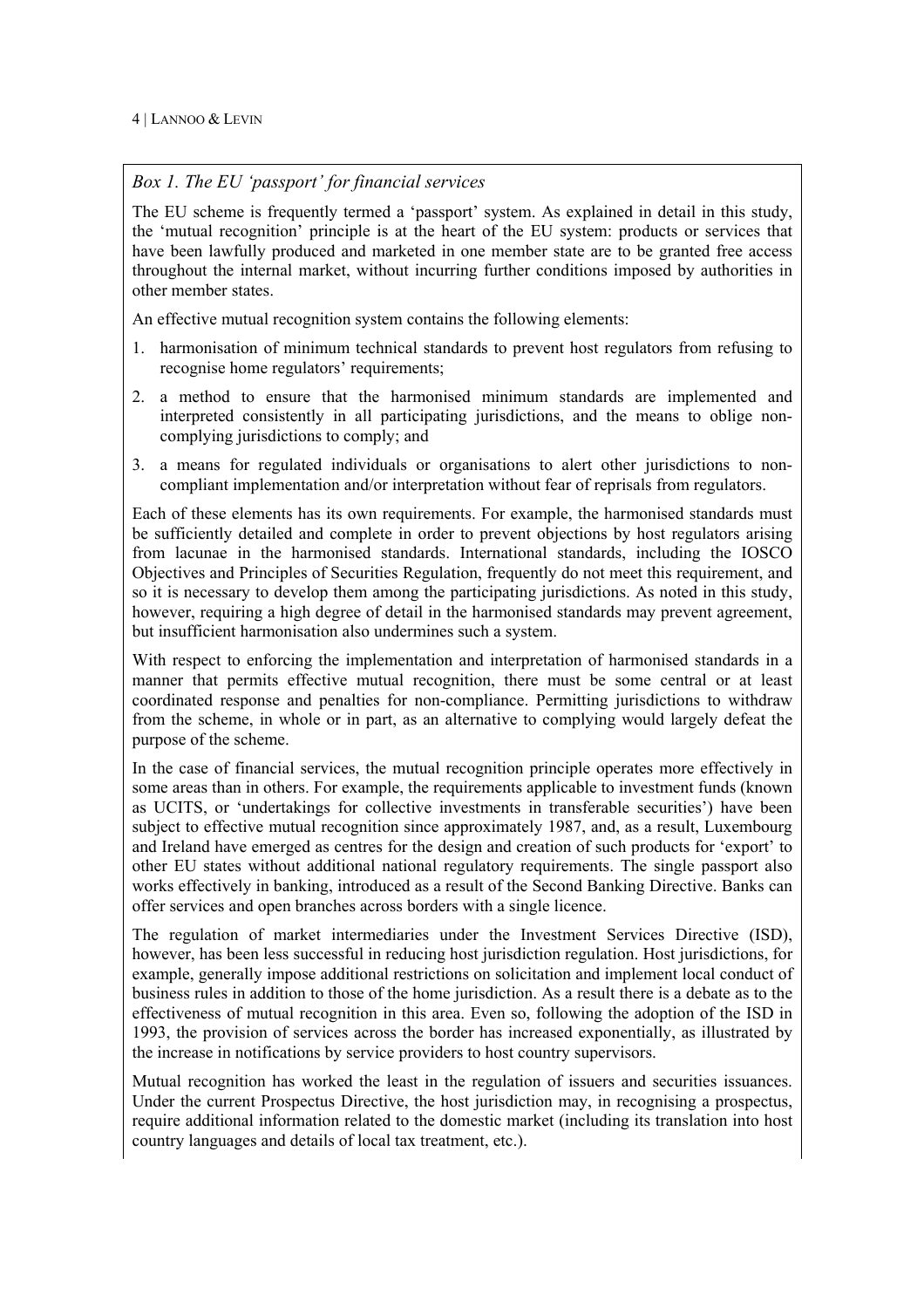Recent EU activity addresses these limitations. The new Directive on Prospectuses, adopted in July 2003 by the European Parliament, will replace the existing Prospectus Directive and Listing Particulars Directive and introduces a single prospectus system for securities issuances in the EU, following the maximum harmonisation approach. The European Commission has also launched an extensive review of the Investment Services Directive in order to complete the single passport for investment firms and released a new draft directive in November 2002. The proposed directive strengthens the home country control principle and retains a role for host jurisdiction regulators in limited areas only, including, with respect to branch operations, enforcing requirements relating to keeping records of services provided and transactions with clients of the branch and for enforcing the business conduct rules.

#### **2.4 Implications for Allocation of Competencies**

The new approach embodied in the single market project affected the distribution of power between member states on the one hand and member states and the Community institutions on the other hand.

#### *Delegation Subject to Control13*

The single market approach has entailed a more significant delegation of power to the supranational institutions, charged with pushing forward policies that contribute to the construction of a single market. Nevertheless, the degree to which power has been delegated differs from one function to another:

- *Policy initiation.* Member states retain considerable control over the Commission's right to initiate policy, even under the 'new approach'. Fundamentally, since its inception in the late 1970s, the priorities set by the European Council (comprising heads of states) exert significant influence on the Commission when setting its priorities. Moreover, the Commission consults member state officials when determining what policy action to take and circulates proposals at the drafting stage to member states for comments. And naturally, a Commission proposal cannot be adopted unless it receives approval by a majority of member states.
- *Policy execution*. As for the Commission's powers to execute policy, by taking decisions that implement EU legislation, member states exert control primarily via the so-called 'comitology system'. This system was created to ensure that member states retained control over the execution of common policies by the Commission. As a result, the Commission has to present draft proposals to committees composed of member state representatives before adopting them. The extent to which member states can exert influence depends on the nature of the committee, for some of them function in a purely advisory capacity. *Management committees* have the right to block proposals and refer them to the Council of Ministers. *Regulatory committees* must approve the proposals put forward by the Commission by qualified majority or refer them to the Council. Overall, comitology allows member states to control the Commission's execution of common policies in a more continuous manner. In their quest to achieve an internal market for financial services, member states have

<sup>&</sup>lt;sup>13</sup> This section builds on Tallberg  $(2002)$ .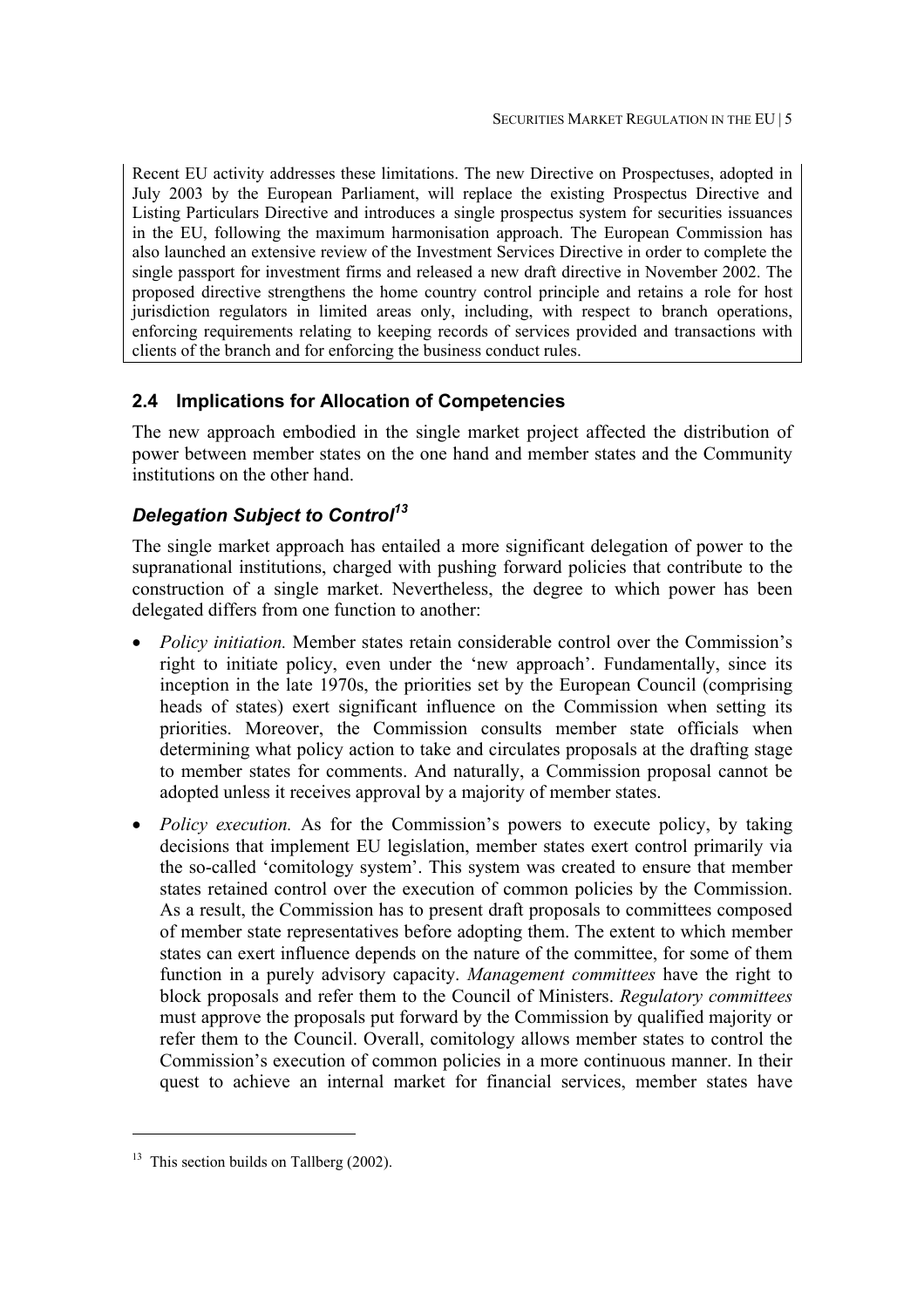6 | LANNOO & LEVIN

delegated increasing powers to implementing committees in the area of securities markets, as illustrated below.

- *Policy interpretation by the ECJ.* The ECJ is the most independent of the Community institutions. The little control that member states exert over the ECJ depends on whether the Court interprets treaty rules or EU legislation. If the former, member states have no possibility to control the outcome and have to abide by the decision of the Court. If the latter, member states have the possibility to re-legislate, should they not share the Court's interpretation of a particular directive.
- *Policy enforcement.* The Commission is the 'Guardian of the Treaties' and accordingly member states cannot control the way it monitors member state compliance. The same goes for the ECJ's control of state compliance, where member states cannot reverse the Court's decision unless unanimously agreeing to change the treaty.

In sum, while having delegated substantial powers to the Commission and the ECJ, member states retain methods of controlling the way these institutions initiate, execute, interpret and enforce policy.

#### *Home Country Control*

Underpinning mutual recognition is the principle of home country control, i.e. the member state where the goods or service provider has its seat is responsible for carrying out regulation and supervision of the entity. Mutual recognition in general and home country control in particular, however, require that regulatory authorities trust the standards and objectives of the other authority to be equivalent to the ones imposed in their jurisdiction. Host authorities, i.e. the authorities in other member states where the goods or service provider may offer its products, have frequently expressed doubts regarding this equivalence. As a consequence, it has often been difficult to harmonise regulation in the absence of granting host authorities at least some co-authority to supervise the activities of entities from other member states.

#### *Box 2. Enforcement of EU laws*

Member states can decide to harmonise the way in which they carry out certain policies, e.g. the regulation of financial companies. Once such harmonisation has been agreed upon, normally via the adoption of a directive, member states are obliged to i) transpose the directive into national law and ii) ensure that it is properly implemented and interpreted.

#### **Ensuring transposition – Infringement procedures**

In its capacity as Guardian of the Treaties and together with the ECJ, the Commission is responsible for ensuring that EU laws are properly implemented and applied in member states (Art. 226). Member states are liable for infringements of EU law. If the Commission finds that a member state has failed to fulfil its obligation, it will launch a so-called 'infringement procedure'. It first sends an official letter to the member state, outlining its reasons for considering that the member state infringed EU law and setting a deadline for the member state to comply. If this does not solve the dispute, the Commission or another member state (Art. 227) may bring the case before the ECJ. The ECJ will then investigate the claim and if it finds that the member state has indeed infringed the law, the member state is obliged to amend its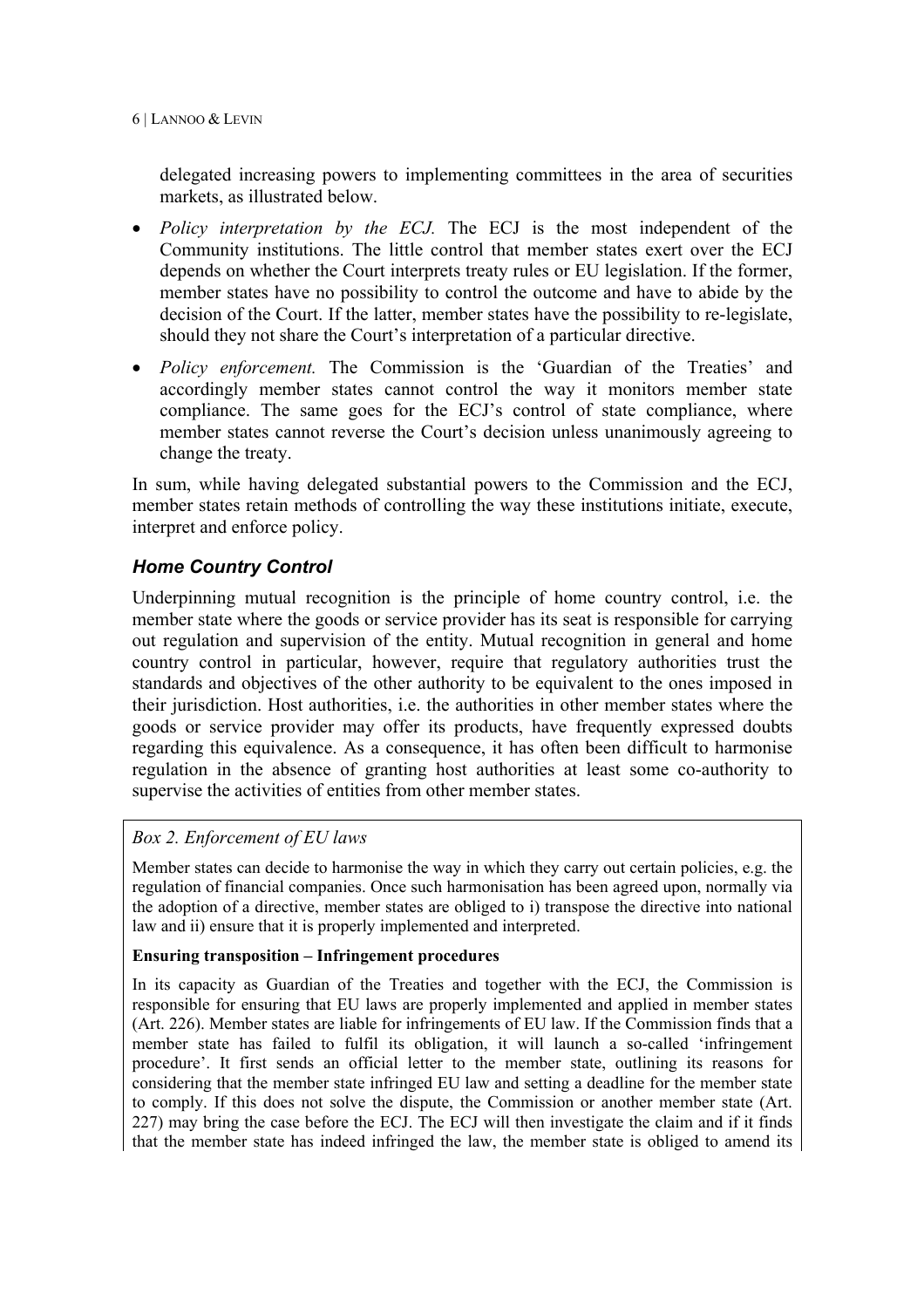legislation. If the member state fails to do so, the ECJ can impose a lump-sum fine or another form of penalty.

#### **Ensuring implementation and even interpretation – Temporary rulings**

Member states must ensure that the law, once it is transposed, is properly implemented. In line with the fundamental principle underpinning the construction of the single market, the authority and responsibility to investigate, detect and prosecute breaches of Community law by regulated individuals or firms fall essentially on member states. In other words, national courts are also guardians of Community law, as the responsibility to review the administrative implementation of Community law rests with member states' judicial systems. Therefore, if a regulatory authority or an aggrieved party considers that a regulated entity has breached a law, it must first use national courts. If national courts are in doubt how to interpret Community law, they may, and sometimes must, refer the matter to the European Court of Justice for a so-called 'temporary ruling' (Art. 234). The ECJ then determines what the relevant Community law is. The national court must apply the law as interpreted by the ECJ without modifying or distorting it.

#### **Supplementing the enforcement framework – the Lamfalussy Committee**

The processes outlined above have been designed to ensure that Community law is effectively transposed and implemented in member states and that national courts do not interpret Community law differently. The Commission and the ECJ play key roles in upholding and interpreting Community law. While these processes look impressive on paper, there are a number of weak spots. First, often the Commission does not know that EU laws are being infringed. One reason is that private sector companies are hesitant to alert the Commission of such infringements, fearing that this may hamper their long-term relations with the infringing member states' authorities. Second, the processes are burdensome and timely, with infringement procedures and preliminary rulings taking several years from start to conclusion. These procedures are therefore not sufficiently efficient in deterring the undesired behaviour.

Lack of enforcement with respect to transposition has been identified as a particular problem in EU financial regulation. Accordingly, a committee was established under the chairmanship of Alexandre Lamfalussy to address the problem. The Lamfalussy Committee devoted extensive thought to the issue and a persistent theme in its recommendations is how to improve the incentives for proper implementation of EU law. First, the Lamfalussy procedure (see below) accords much more weight to peer pressure among member states. Since securities regulators will meet much more often in the Committee of European Security Regulators (CESR), the idea is that regulators not properly implementing law will have a much harder time justifying their dallying to their peers. More direct political pressure will then be exerted on infringing member states in the European Securities Committee and Council of Ministers. Moreover, the Lamfalussy procedure explicitly refers to the importance of Commission enforcement, and has designated it as 'level 4' in its four-level legislative process. Finally, an Inter-Institutional Monitoring Group was set up by the Lamfalussy Committee, which is charged with examining whether the recommendations of the Lamfalussy Committee are being properly enacted. Since the Lamfalussy Committee was limited to proposing reforms only within the provisions of the current treaty, however, these reforms do not address the problems associated with the processes outlined above.

*Source*: European Commission (2000).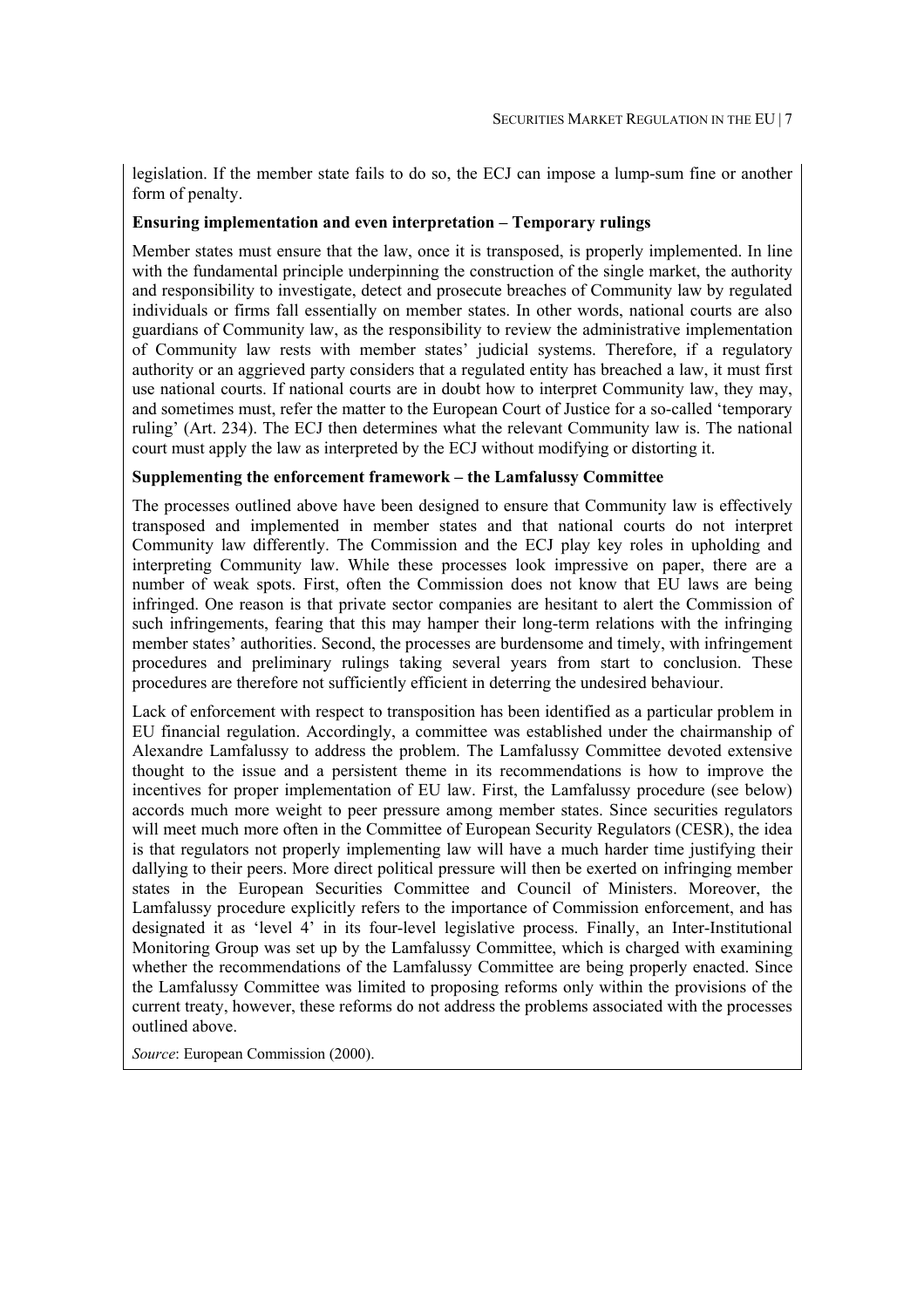#### *A Large Role for the Member States*

Under the single market approach, four elements affect the relationship between member states and the centre. First, the primary legal measure used has been a *directive* rather than a *regulation*. Both measures take precedence over member state laws, but while a regulation has direct effect, a directive offers member states the ability to choose the means by which they are to ensure meeting the ends set by the directive. Hence, a directive offers member states the ability to shape common laws to their circumstances as long as they fulfil the underlying aims.

Second, as a consequence of regulating by directives, member states are responsible for transposing EU law into national law, implementing these laws in a way that fulfils the aims set by the EU law and enforcing the law in such a way that the law has the same effect in all member states.

Third, as a result of its minimal characteristic, laws under the new approach grant member states the ability to set higher standards, provided that they do not discriminate, i.e. restrict access from entities in member states that are satisfied with implementing the minimum standard set by the directive.

Fourth, as long as EU law does not exist in a certain area and as long as member states respect the restrictions set by the Treaty in terms of non-discrimination, member states are free to add additional legislation. $14$ 

#### **2.5 Single Market Financial Services Directives**

As regards financial services, the White Paper contained a number of legal measures aimed at constructing an integrated European financial marketplace. Some of these deserve particular mention:<sup>15</sup>

- *Institutions*. The 2<sup>nd</sup> Banking Directive (1989), the Investment Services Directive (ISD, 1993) and the  $3<sup>rd</sup>$  Life and Non-Life Insurance Directives (1992) provide financial institutions (banks, investment firms, regulated markets and insurance companies) the right to present their services across the EU with a single licence, after notifying their home authorities of their intentions.
- *Instruments.* A 1985 directive enables fund managers to provide certain investment funds – collective investment undertakings (UCITS) – across the EU. The 1989 Prospectus and Initial Public Offerings Directives provided some basic harmonisation of the information that firms are obliged to supply when offering securities to the public, hence allowing firms to raise capital EU-wide.
- *Solvency*. The 1989 Solvency Ratios Directive harmonises the capital standards for banks in the EU, implementing the Basel Accord. The 1993 Capital Adequacy

 $14$  Accordingly, member states are for example free to regulate hedge funds, as long as this legislation takes into account existing legislation regarding e.g. capital standards, investor relations, disclosure requirements, etc.

<sup>&</sup>lt;sup>15</sup> See Gros & Lannoo (2000) for further details.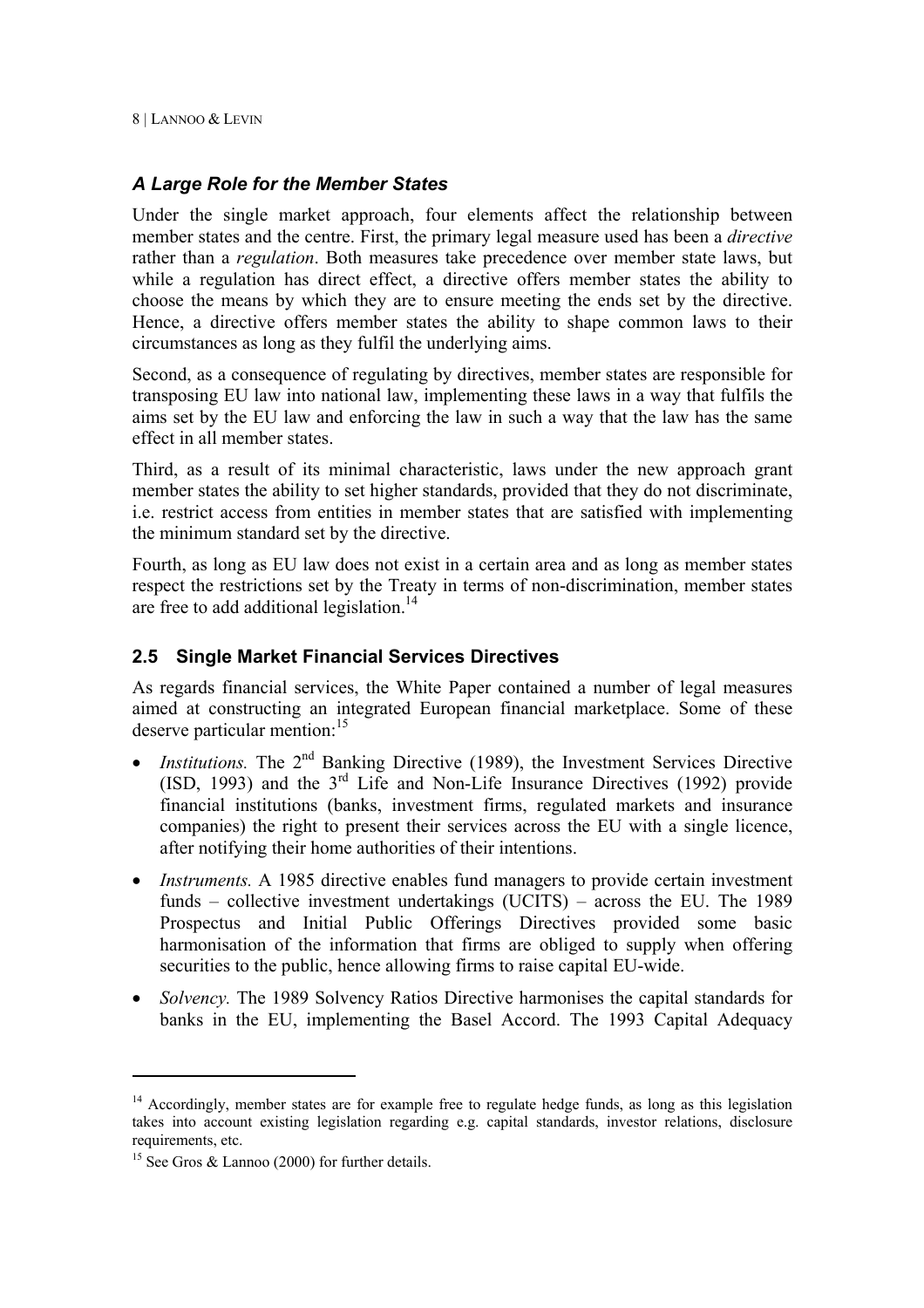Directive set minimum capital standards for banks' trading books and investment firms.

The importance of these directives is that they define the key ingredients (minimal harmonisation) that are required of institutions or instruments for mutual recognition to work. In the financial services sector, minimal harmonisation covers initial capital, solvency requirements, permissible activities, governance and supervisory requirements. These minimal standards do not prevent member states from setting higher standards for institutions or instruments within their jurisdiction, but this does not allow them to ban institutions and instruments from other member states from providing services within their territory, as long as they meet the EU standard. The directives thereby prescribe a specific procedure that needs to be followed for this 'single passport' system to work. When financial services are provided on a cross-border basis in the EU, the financial institution concerned is requested to inform its home country authorities of its intentions. The latter need to inform the host country authorities of the intentions of the institutions that fall under its supervision (the notification procedure). Host country authorities have time to respond and to raise objections, but free provision of services is, in principle, automatic when the procedure has been correctly followed. The notification procedure has nevertheless provoked extensive legal debates on the scope and length of the notification and the possibility for exemptions. In turn, this debate led the European Commission to publish an interpretative Communication in 1997 on the application of the notification procedure and the remaining host country powers in banking.16

#### **3. Achieving a Truly Integrated Market for Financial Services**

When the EU member states enacted the European Single Act in 1987, the goal was to create a single European market where goods, services, capital and labour could move freely. By and large, this was achieved in time to meet the 1992 deadline, and an EU regulatory framework for securities markets and financial services was in place. Nevertheless, this framework was not as developed in the different areas of financial services, and obstacles to the provision of cross-border financial services remained. This was particularly the case for securities markets, where the experience of the EU member states was limited.

#### **3.1 Shortcomings of the Single Market Approach**

l

The single market approach has succeeded in creating a single market for providers of banking, insurance and investment services throughout all the EU under a single licence. But not all areas are equally integrated. Sometimes the lack of integration is related to cultural or historical preferences, e.g. differences between the UK and Germany in the choice of the preferred channel of intermediation (market vs. bank finance). In addition, the market structure is not always optimal, e.g. in clearing and settlement, which increases the cost of cross-border trading. Legal traditions, moreover, differ between member states (e.g. in the approach to collateral and bankruptcy regimes)

<sup>&</sup>lt;sup>16</sup> Commission Interpretative Communication on the Freedom to Provide Services and the Interest of the General Good in the Second Banking Directive, SEC(97) 1193 final, Brussels, 20.06.1997.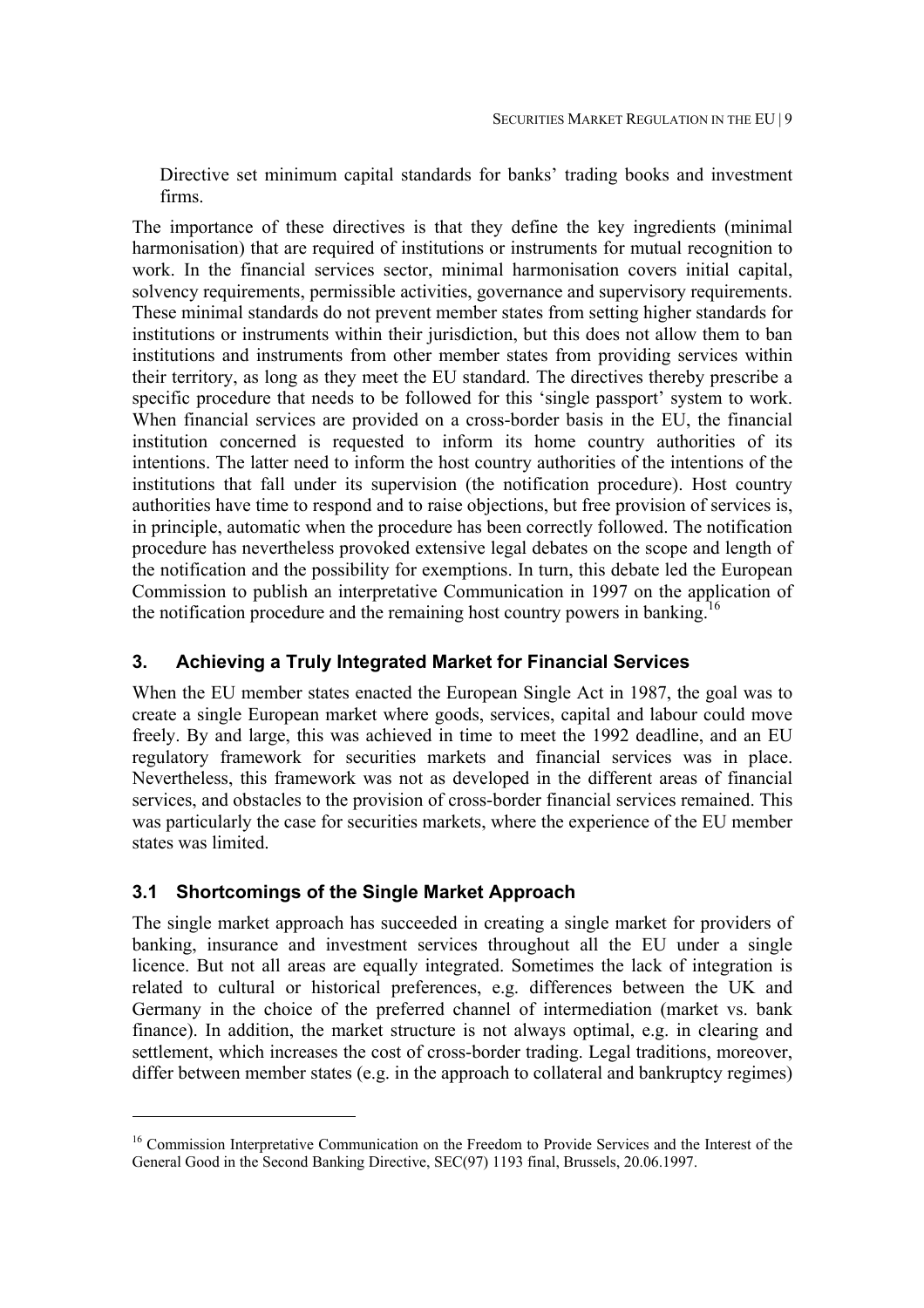and member states sometimes restrict financial services actors, e.g. regarding the asset choice of pension funds, which also affects the integration of markets. Tax differences also play a major role in creating obstacles to integration.

But regulatory obstacles also explain the lack of integration. In certain areas, EU-level legislation is missing. In other areas, legislation may be in place, but it is vague and leaves too much discretion to the member states in implementation, or it has not been properly transposed or the Commission has been slow in enforcing it. And in other areas, legislation is on the other hand too detailed, and as financial markets constantly evolve, legislation therefore rapidly becomes outdated. In general, the EU's slow legislative procedure, where it normally takes three years for a legislative proposal to be adopted, is ill-suited to the fast-moving financial markets.

These problems have been particularly severe in securities markets. For a long time, insufficient regulatory harmonisation hampered the development of integrated European capital markets. It provided the opportunity for member states to indicate that one or another area was not harmonised at the EU level, and that it was therefore entitled to obstruct the free provision of services. Unlike the area of banking, the European Commission was rather lax in enforcing the harmonisation requirements and lacked experience in dealing with these matters.<sup>17</sup> This was a reflection of the fact that securities markets were until recently largely state-controlled in many member states, and that the emergence of a securities market worth this name was a recent phenomenon.

The launch of the euro in 1999 added a sense of urgency to the need to rectify this situation, as the full gains from a single currency would not materialise until a fully integrated financial market was achieved. The EU therefore took two initiatives, one aimed at updating the regulation in place, the other at reforming the regulatory processes and structures governing the enactment of financial regulation at the EU level.

#### **3.2 Further Regulatory Harmonisation**

l

Since 1998, the EU has pursued the objective of achieving a more integrated internal market for financial services by proposing further harmonisation of laws previously conferred to the realm of mutual recognition as well as updating financial regulation and hence eliminating any regulatory obstacles to full capital markets integration.

This renewed focus has been partly motivated by the expected economic benefits from further market integration, although it is still unclear why a political consensus was achieved to focus on financial services as an area in need of further regulatory harmonisation, and not on e.g. direct taxation, another major obstacle to an integrated market. A recent study contracted by the European Commission estimated that the dismantlement of all obstacles to a fully integrated European equity market would in the

 $17$  The jury is still out whether substantial benefits were achieved as a result of the 1992 single market programme for the integration of securities markets. Some will refer to the intense competition among regulated EU securities markets, and the process of consolidation as a result of the Investment Services Directive (ISD). But others will refer to the many barriers to pan-European capital-raising exercises and the fragmentation of settlement systems, which increases costs for institutions and consumers.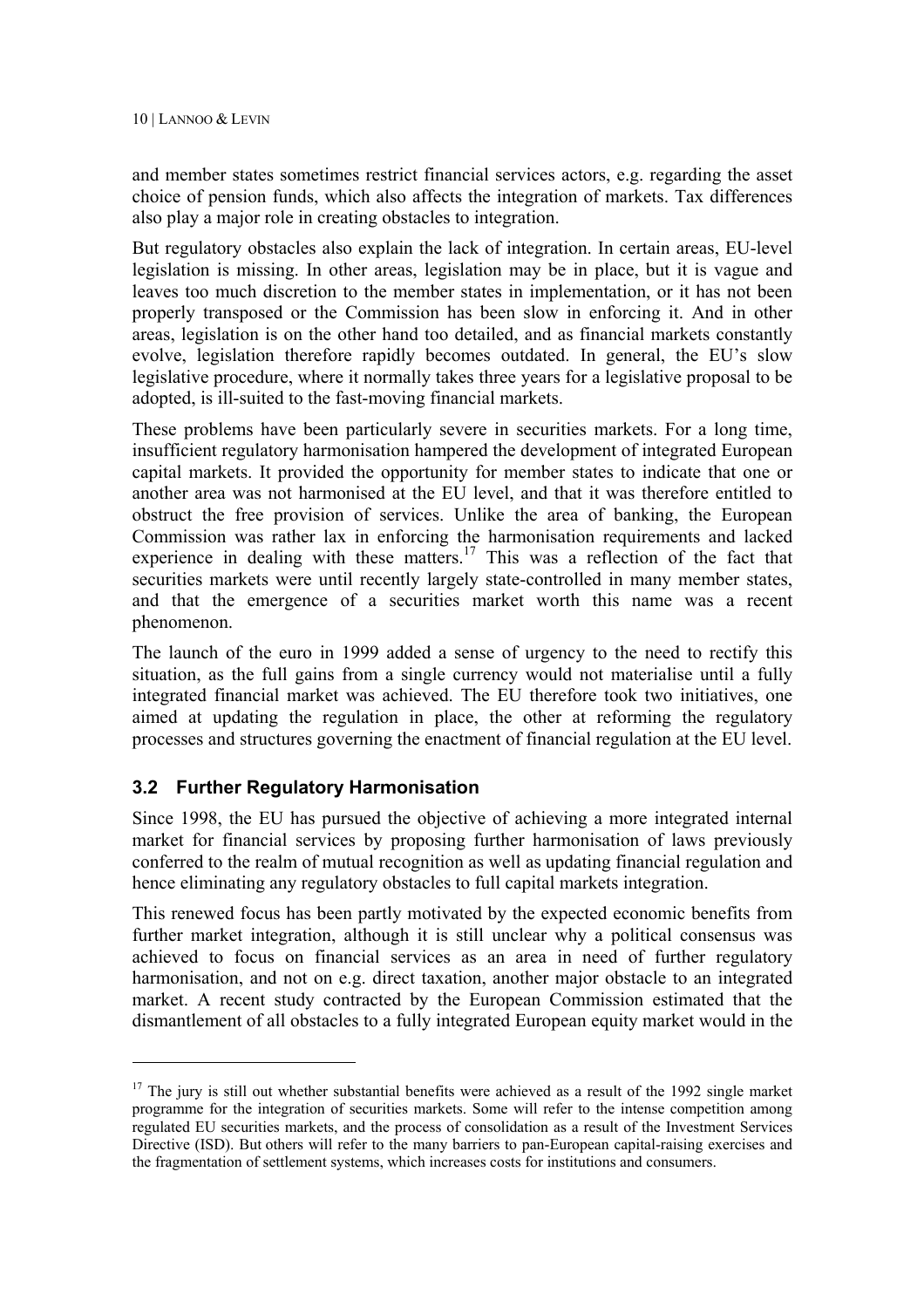long run raise the EU's real GDP level by 1.1% ( $\epsilon$ 130 billion in 2002 prices).<sup>18</sup> While such measurements are politically popular, they are nevertheless fraught with methodological pitfalls. In addition, no attempt has been made to measure the extent to which the proposals put forward by the Commission effectively bring about an integrated financial market.

#### *Composition of the Financial Services Action Plan (FSAP)*

The EU's leaders, meeting in the Cardiff European Council in June 1998, asked the European Commission to develop a plan for correcting the regulatory problems mentioned above. The FSAP, adopted in May 1999, states that the EU's legislation has to be updated, widened and deepened, and the legislative process has to be speeded up. It proposes 42 legislative initiatives in four key areas:

- 1. *Wholesale finance.* The launch of the euro created far-reaching change in EU wholesale markets. 19 of the FSAP's proposals are concentrated in this area. The Commission has e.g. put forward a new proposal for the regulation of securities markets and broker/dealers (ISD II), a new market abuse and insider trading directive, an extended prospectus directive and a directive on regular and ad-hoc reporting requirements.
- 2. *Retail finance.* The Commission wants to create 'open and secure' retail markets. The FSAP contains 9 measures in the retail area. One of the objectives is to create clear and transparent information and to define redress procedures in order to ensure a high level of consumer protection while avoiding opening the door to protectionism. It wants to create laws that enable the development of new distribution channels such as distance selling, especially in e-commerce. Another initiative is to encourage the development of safe, effective and cheap payment systems for cross-border retail transfers.
- 3. *Supervision.* Financial supervision is currently in the hands of national authorities, supplemented by EU-led common interpretation of regulatory provisions and ad hoc supervisory cooperation. This might not be enough to ensure the stability and soundness of the EU's financial system, but there is no consensus on what additional measures would be required. As for securities, although the Commission does not rule out the creation of a European counterpart to the US Securities and Exchange Commission (SEC), it judges that such a move is premature. Instead the Commission is proposing a Securities Committee that would help the EU institutions to develop and implement regulation. The Commission also proposes the development of prudential rules regarding conglomerates, tougher laws on money laundering and more active information exchange with non-EU countries.
- 4. *Linked areas.* Legislation in other areas, not directly linked with financial markets, nevertheless leads to distortions and hampers the development of a single capital market. Taxes on savings income vary between member states, and so do corporate

 $\overline{a}$ 

<sup>&</sup>lt;sup>18</sup> London Economics (2002, pp. v-vi). Apart from the London Economics study, the Commission has presented three other studies done by external researchers: CEPR (2002), CESF/University of Salerno (2001) and IVIE (2003).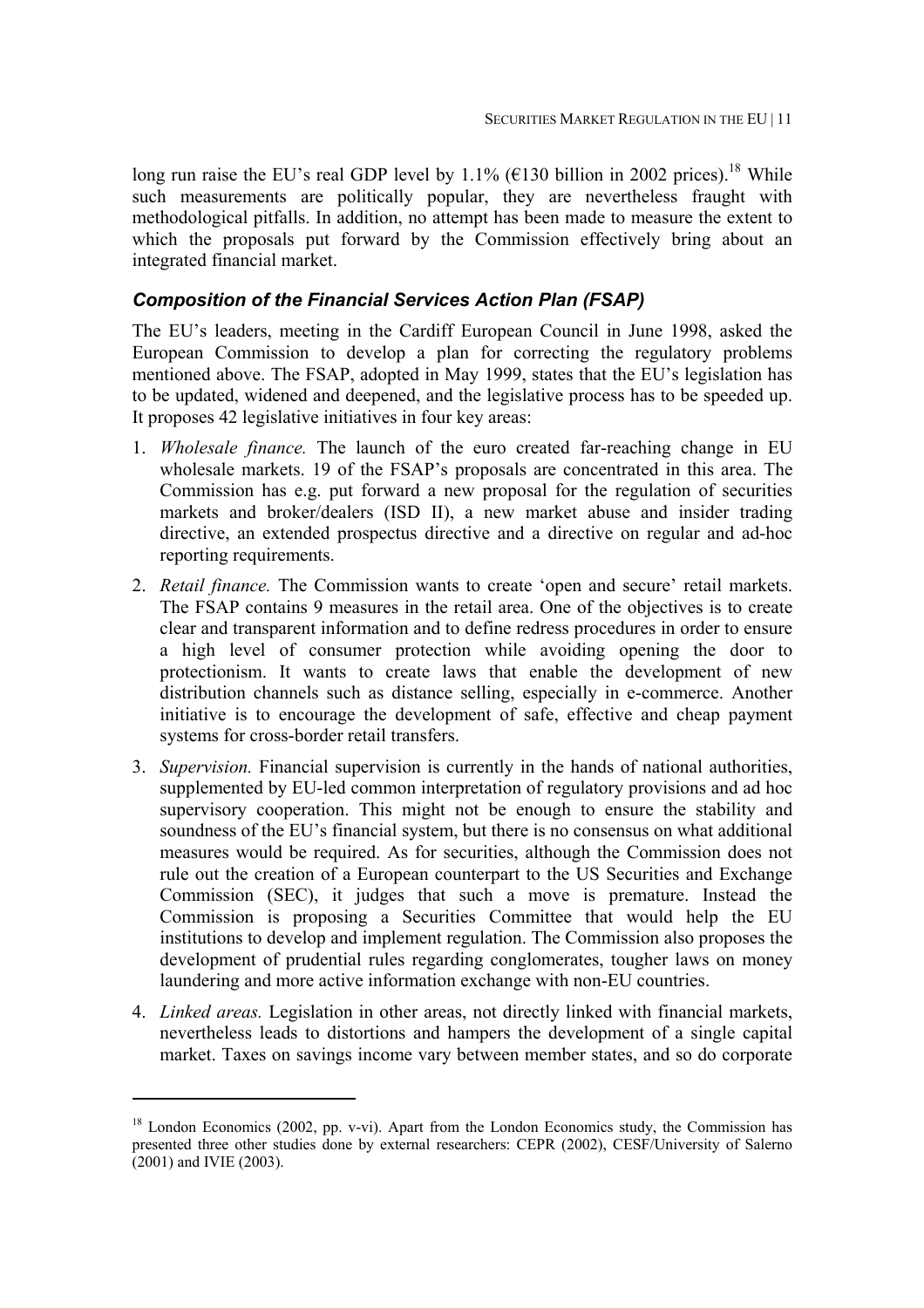taxes. Supplementary pensions are also unequally taxed. Differences in corporate governance rules, e.g. shareholders' rights, also differ between member states, which adds additional uncertainty to cross-border activity. The Commission has proposed to phase out harmful tax competition, to create a common approach to the taxation of savings income and has urged the member states to diminish the differences in corporate governance.

#### *Current State of Progress*

While initially slow, progress in adopting the measures has accelerated since 2002. At the time of writing, 36 of the FSAP measures were completed.

| Legislative measure                                     | <b>Status</b>            |  |
|---------------------------------------------------------|--------------------------|--|
| Directives on UCITS I and II                            | Adopted, January 2001    |  |
| Regulation on International Accounting Standards (IAS)  | Adopted, July 2002       |  |
| European Company Statute                                | Agreement, October 2001  |  |
| Money Laundering Directive                              | Adopted, November 2001   |  |
| Solvency Margin Requirements in Insurance Directive     | Amended, March 2002      |  |
| <b>Distance Marketing Directive</b>                     | Adopted, September 2002  |  |
| Directive on the Supervision of Financial Conglomerates | Adopted, December 2002   |  |
| Market Abuse Directive (MAD)                            | Adopted, January 2003    |  |
| Directive on Occupational Pensions                      | Adopted, May 2003        |  |
| Prospectus Directive                                    | Adopted, July 2003       |  |
| Takeover Bids Directive                                 | Adopted, December 2003   |  |
| <b>Transparency Directive</b>                           | Awaiting first reading   |  |
| <b>Investment Services Directive (ISD)</b>              | Awaiting second reading  |  |
| Capital Adequacy Directive                              | Commission consultations |  |

*Table 1. Main pillars of the FSAP – Current state of play (January 2004)* 

*Source*: European Commission (2003a) and news services.

By virtue of design, the FSAP with hindsight appears excessively back-loaded, with the most important and hence the most contentious proposals currently on the table. Of these, three deserve special mention:

• *Investment Services Directive.* In late 2002, the Commission completed two years of consultation by releasing its proposal for a revised ISD, a key directive under the FSAP covering the regulation of exchanges and brokers. Compared to the 1993 directive, the new proposal contains a much more ambitious investor protection regime, with e.g. the introduction of a best execution principle and enforced conduct of business rules applicable to regulated individuals and organisations. In addition, the directive introduces a transparency regime aimed at preventing a more competitive marketplace from fragmenting into disconnected liquidity pools. The latter have led to a polarisation of views concerning the appropriate level of transparency in the marketplace, with some observers (mainly regulated markets) claiming that a high level is necessary to avoid fragmentation while others (mainly investment firms) claim that too high levels of transparency stifles competition and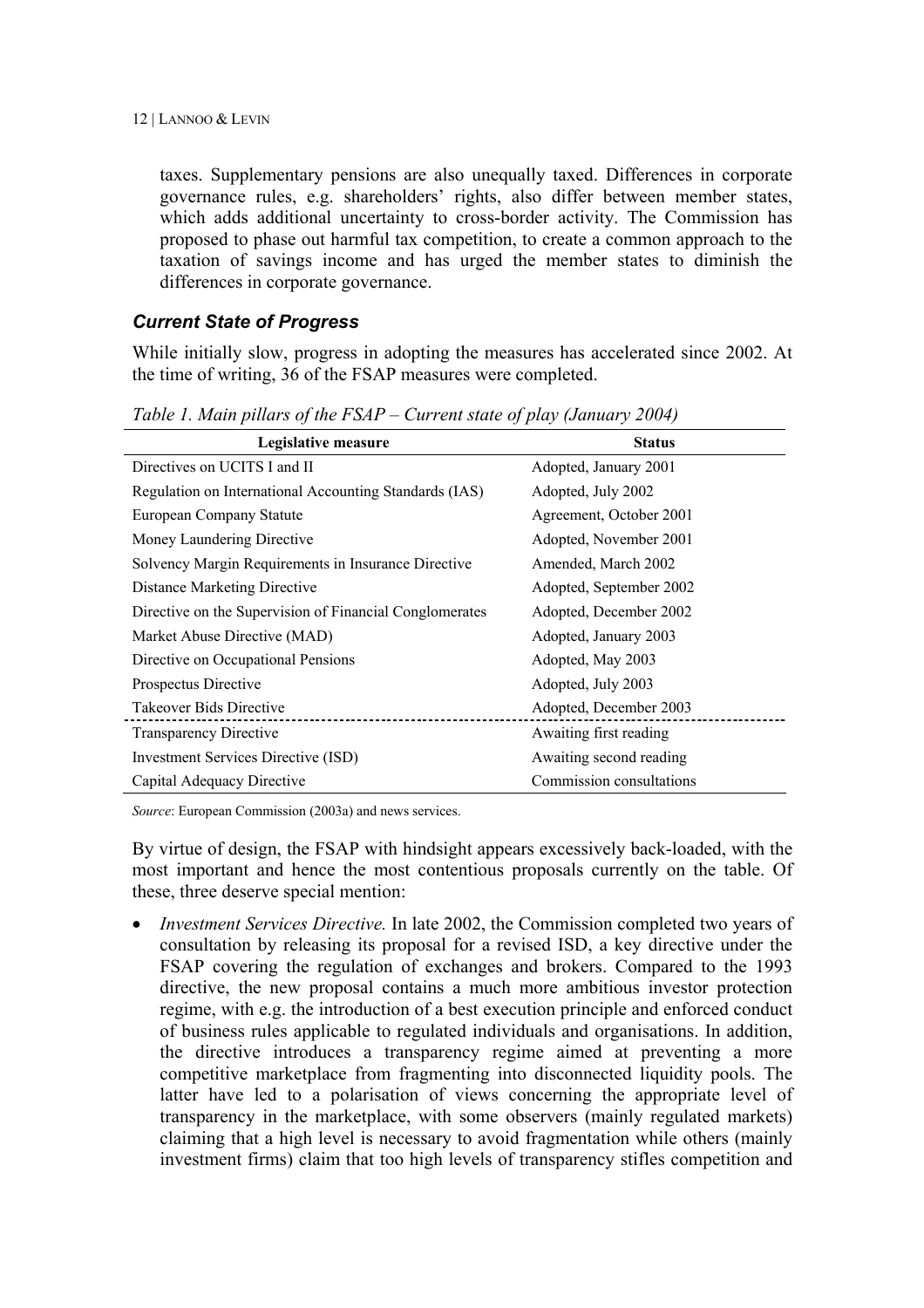hurts the provision of liquidity. The Economic and Monetary Committee of the European Parliament has so far been unable to reach agreement on compromise amendments, and as a result, the first reading has been delayed.

- *Takeover bids.* After nearly 20 years of effort, the EU still has no law governing takeover bids, ensuring equality of access for cross-border take-overs. Labelled a "vital part" of the FSAP by the Commission, an earlier draft directive suffered defeat in the European Parliament in 2001, with voting divided largely on national lines. After referring the drafting of a new regulatory strategy to a committee of high-level experts, the Commission put an amended proposal on the table in October 2002, which attempts to address some of the European Parliament's stated concerns (e.g. definition of equitable price, board neutrality and employee rights). However, discussions have been just as unproductive as last time around, with member states demanding the dismantlement of other countries' defences while protecting their own and the European Commission taking no coherent stance. Therefore, agreement still seems elusive, both in the Council and in the European Parliament.<sup>19</sup>
- *Capital adequacy*. For several years, the Basel Committee on Banking Supervision (BCBS) has been working on an updated version of the Basel Accord. The European Commission has vowed to implement the new accord once it has been improved, but a number of problems remain. First, the BCBS proposal has been significantly criticised, with the treatment of operational risk and the issue of pro-cyclicality being the subjects of particularly intense debate. Second, the United States recently signalled its intention to implement only part of the accord and only for some banks. Third, due to European legal requirements, the new accord will not only apply to internationally active banks, which is the case for other jurisdictions, but to all credit institutions. This may harm the competitiveness of these latter institutions. For all these reasons, the adoption of a new Capital Adequacy Directive (CAD) (scheduled for 2004) is likely to be contentious.

Therefore, while well on track, the FSAP still faces significant challenges and it remains uncertain whether the self-imposed January 2005 deadline will be met. For that to be the case, the three major initiatives discussed above have to be adopted before the end of the legislative mandate for the current European Parliament, which effectively means by April 2004.<sup>20</sup> If that deadline is not respected, legislative initiatives risk being delayed by the process of incorporating 10 new members into the EU institutions. Meeting that deadline is also challenged by the fact that the EU is currently equipping itself with new regulatory procedures in the field of financial services law. This is especially the case for the securities market legislation, which since February 2002 has consisted of a new four-level regulatory process, the so-called 'Lamfalussy process'.

 $\overline{a}$ 

 $19$  For a comprehensive overview of the issues related to the takeover bids exercise, see McCahery et al. (2003).

 $^{20}$  A conclusion stressed by the Inter-Institutional Monitoring Group (IIMG) in its May 2003 report.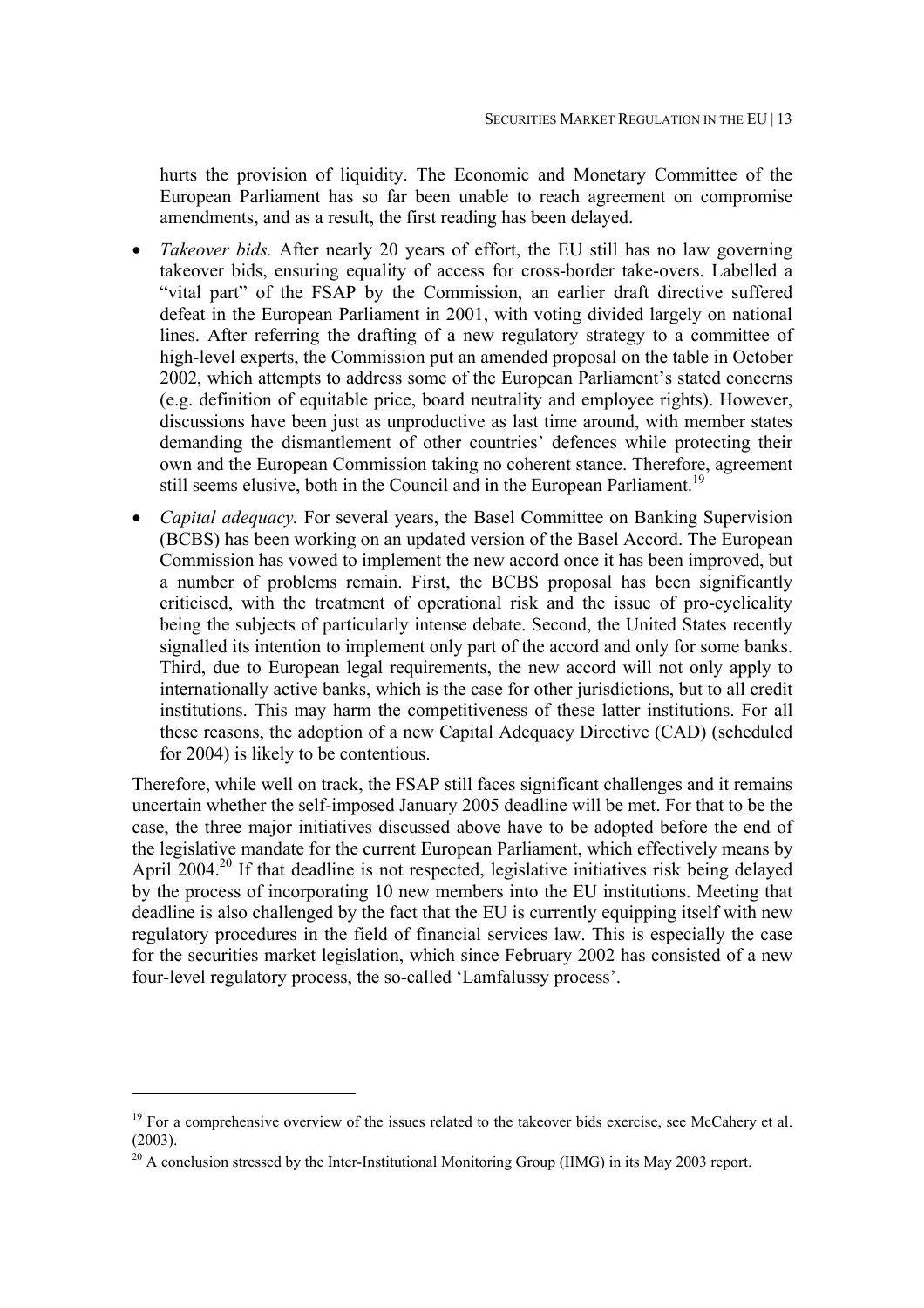#### **3.3 Reviewing the Delegation of Regulatory and Supervisory Powers**

As mentioned above, financial regulation follows the single market approach, i.e. minimum harmonisation of key rules, mutual recognition of remaining rules and home country control. The degree of minimum harmonisation, however, has been debated over the years. Another emerging debate concerns the appropriate location of regulatory and supervisory authorities, with calls for further centralisation at EU level. Although such centralisation remains strongly contested, the importance attached to implementing the FSAP in a timely manner has brought renewed attention to the importance of the structures governing the regulatory process.

#### *The Lamfalussy Procedure*

In July 2000, the French Presidency initiated the appointment of a Committee of Wise Men chaired by Alexandre Lamfalussy with the task of drafting proposals for improving the effectiveness of the EU's securities market regulatory process. In February 2001, the Wise Men proposed a new four-level legislative process, in which significant powers are delegated to implementing committees. The four levels are defined as follows:

- 1. *Broad framework principles for legislation* (so-called 'level 1' legislation) are agreed at the EU level. The Commission, after wide consultations, makes a legislative proposal to the Council and the Parliament using co-decision procedures.21 In order to speed up the adoption, existing fast-track procedures are used if possible. In addition the preferred instrument should be regulations, i.e. a legislative act that is binding in its entirety and directly applicable in all member states, rather than directives, which can take up to 18 months for national authorities to implement.
- 2. *The detailed rules* (level 2 legislation) on how to implement the principles are developed at EU level via the use of so-called *comitology* procedures. Under this procedure, the Council delegates the power to execute EU legislation to the Commission. Representatives of the member states assist the Commission by participating in 'comitology' committees. The European Parliament has little direct influence at this level and acts more like an external supervisor.
- 3. Enhanced and strengthened *cooperation and networking between national regulators* ensures that implementation of Community law at member state level becomes more consistent (level 3).
- 4. More attention is devoted to the *enforcement* of Community law. This is essentially the task of the Commission, but member states and their regulators are expected to enhance their cooperation as well (level 4).

These proposals were endorsed by the heads of state and government at the Stockholm European Council in March 2001, following a commitment by the European Commission to "avoid going against the predominant views which might emerge within the Council". After a delay of almost one year, caused by the dissatisfaction of the European Parliament in its limited role, a "solemn declaration" was made by

 $21$  For a diagram of the co-decision procedure, see Annex 1.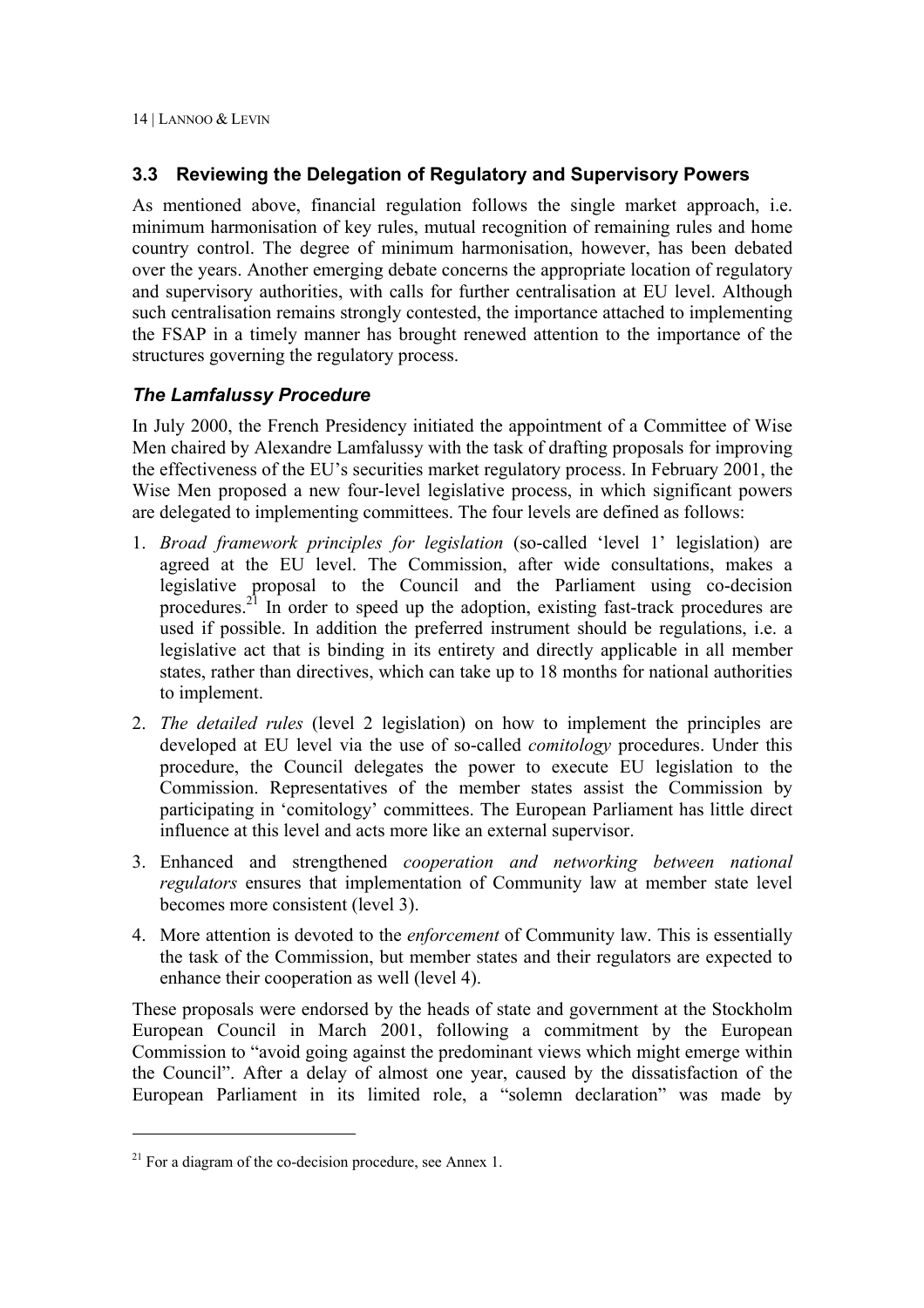Commission President Romano Prodi where the Commission pledged to "take the utmost account of the position of the European Parliament […] within the scope of the current institutional arrangements", and the European Parliament in February 2002 approved the new approach in exchange for a promise to review the situation in 2004.

Accordingly, framework principles are agreed under the normal legislative procedure, i.e. the Commission, after wide consultations, sends a legislative proposal to the EU Council and the EP acting under the co-decision procedure (double reading). The first measures using this approach have been agreed upon in the meantime, i.e. the Market Abuse and Prospectus Directives, although work on the implementing measures is still in progress.

Regarding level 2 implementing measures, the agreement led to the creation in June 2002 of two new implementing committees. First, the power to draft and approve implementing measures has been delegated to the European Securities Committee (ESC). The ESC acts as a regulatory committee chaired by the Commission and consists of high-level member state officials (in accordance with comitology procedures laid down in 1999/468/EC). Second, the Committee of European Securities Regulators (CESR) is an independent advisory group, advising the Commission in its drafting of implementing measures and acting as a point of consultation for market participants. CESR consists of senior representatives of national supervisory authorities, in some cases independent securities commissions and in others integrated financial services authorities.<sup>22</sup> It plays an instrumental role in supervisory cooperation, i.e. improving the common and uniform implementation of EU rules. CESR issues consultative papers for implementing measures for EU directives (for example, for the Market Abuse and Prospectus Directives) and standards on issues that are not (yet) formally harmonised at EU level, such as alternative trading systems or clearing and settlement systems.<sup>23</sup> See Figure 1 for a diagram of levels 1 and 2 under the Lamfalussy procedure.

In order to improve the enforcement of EU rules, the Council set up a monitoring group composed of EU Council, Commission and EP representatives. The group released its first report in May  $2003.<sup>24</sup>$ 

In sum, the changes to the regulatory structure following the Lamfalussy recommendations are largely aimed at improving the efficiency of the legislative process. To accomplish that aim, the changes primarily imply a far-reaching delegation of regulatory power away from member states and the European Parliament and in the direction of the European Commission, the institution that is in the driver's seat under the comitology procedure. The Commission drafts the primary legislation, participates in CESR work regarding level 3 measures and gives advice on level 2 measures, drafts level 2 measures and chairs the meetings of the ESC. Nevertheless, member state authorities have an important, if circumscribed role to play. They maintain control in CESR, putting forward advice by unanimity. Moreover, they retain their regulatory role by voting (by qualified majority) on the draft implementing measures being put forward

 $\overline{a}$ 

 $22$  See Annex 2 for an overview of the supervisory authorities in the member states.

<sup>&</sup>lt;sup>23</sup> See www.europefesco.org for some examples.

 $24$  Inter-Institutional Monitoring Group (2003).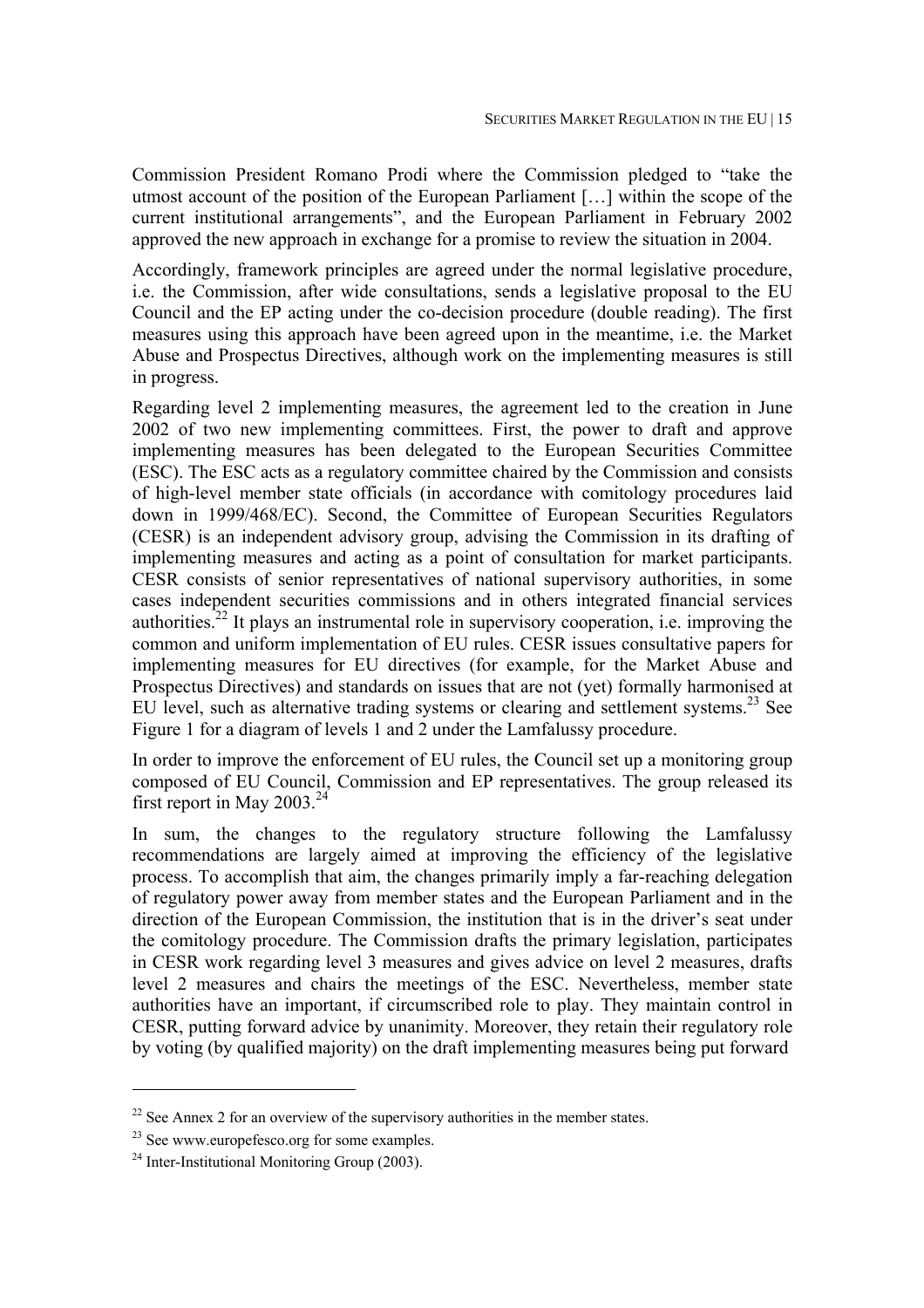

*Figure 1. The Lamfalussy procedure – Levels 1 and 2* 

### **Abbreviations:**

- European Commission
- EP European Parliament
- ESC European Securities Committee<br>CESR Committee of European Securiti
- CESR Committee of European Securities Regulators<br>ECON Economic and Monetary Committee of the EP
- Economic and Monetary Committee of the EP

*Sources*: Committee of Wise Men (2001) and Inter-Institutional Monitoring Group (2003).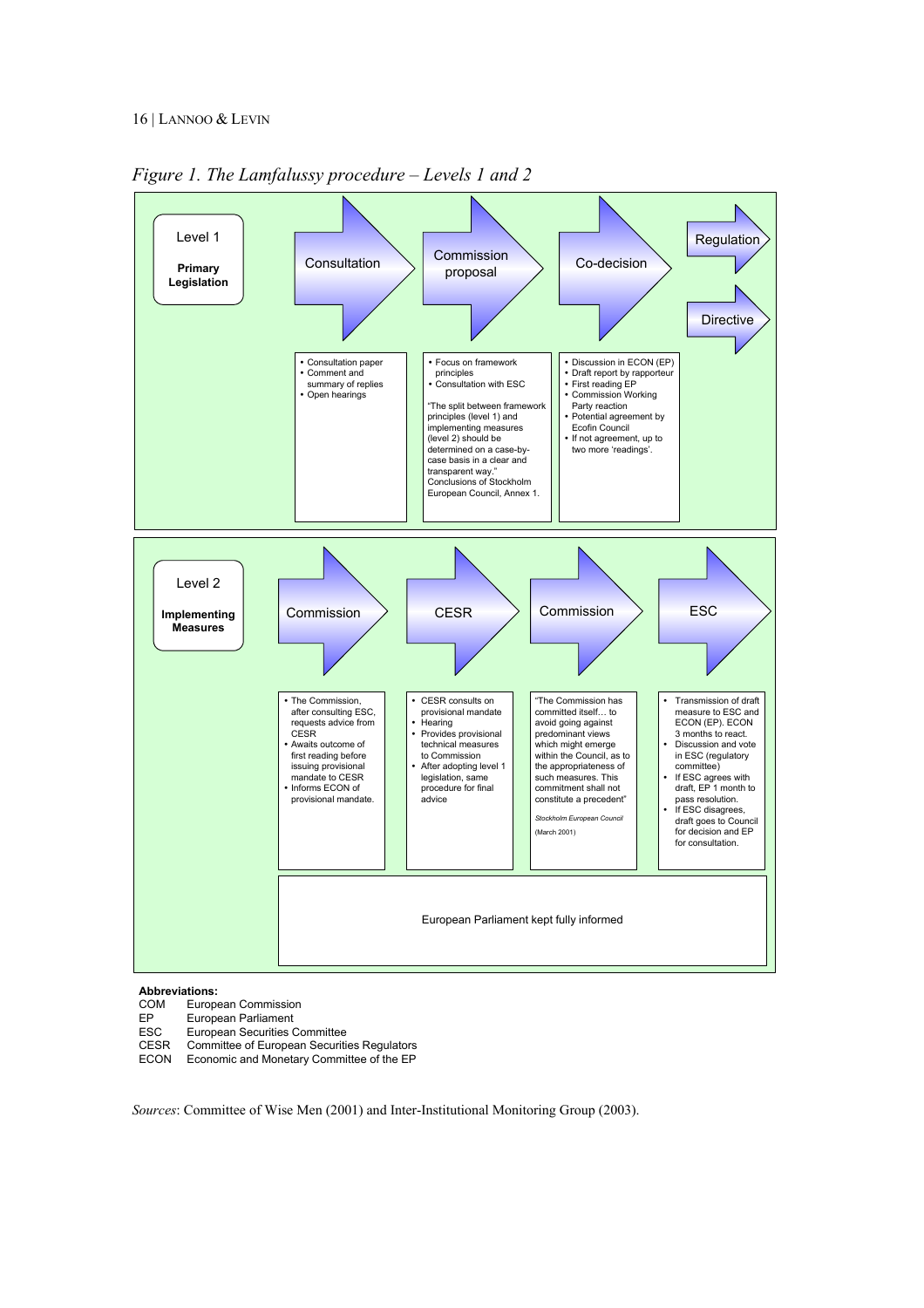by the Commission. Therefore, the Lamfalussy procedure offers plenty of scope for member states to make an imprint on future legislation. Nevertheless, the Commission's role has been enforced and it now has the sole capacity to set the legislative agenda. The main loser appears to be the European Parliament, which so far has no role once a framework directive has been adopted by co-decision.

#### *Extension of the Lamfalussy procedure*

Since the inception of the Lamfalussy procedure for securities markets, there have been calls for applying the same format for all securities aspects (i.e. UCITS) as well as for the other parts of the EU's financial regulatory regime, i.e. banking and insurance.<sup>25</sup>

These calls were initially greeted with muted support from the European institutions, due to the very public disagreement over the adoption of the Lamfalussy procedure for securities markets. However, since a working agreement on how to apply the Lamfalussy procedure was reached between the Commission and the European Parliament in February 2002, the possibility of its extension to other areas has become more a question of timing. In the December 2002 meeting of EU economy and finance ministers Council, member states accepted the findings of the report by the Economic and Financial Committee (EFC), the main body charged with advising the Council, on financial regulation, supervision and stability.<sup>26</sup> In particular, the Council "reaffirmed its clear preference for implementing arrangements based upon the Lamfalussy framework to all financial sectors…". The Council also committed itself to work towards revising the rules that govern comitology in order to increase the role of the EP, i.e. revising Article 202 of the Treaty and the 1999 comitology decision. Pending agreement with the EP, the Council therefore endorsed the EFC's recommendations for a future regulatory structure (see Figure 2):

- *Securities (including UCITS)*. ESC regulatory committee and CESR advisory committee.
- *Banking.* Similar regulatory structure, i.e. a regulatory European Banking Committee (EBC) and an advisory Committee of European Banking Regulators (CEBR).
- *Insurance (including pensions)*. One regulatory committee, the European Insurance Committee (EIC) and one advisory committee, the Committee of European Insurance Regulators (CEIR).
- *Financial conglomerates.* In addition, the EFC recommends that particular attention be devoted to financial conglomerates and therefore proposes a similar comitology structure specifically devoted to those issues. It is less clear, however, on level 3 arrangements.

<sup>&</sup>lt;sup>25</sup> See e.g. Lannoo & Levin (2003).

 $26$  Council of the European Union (2002).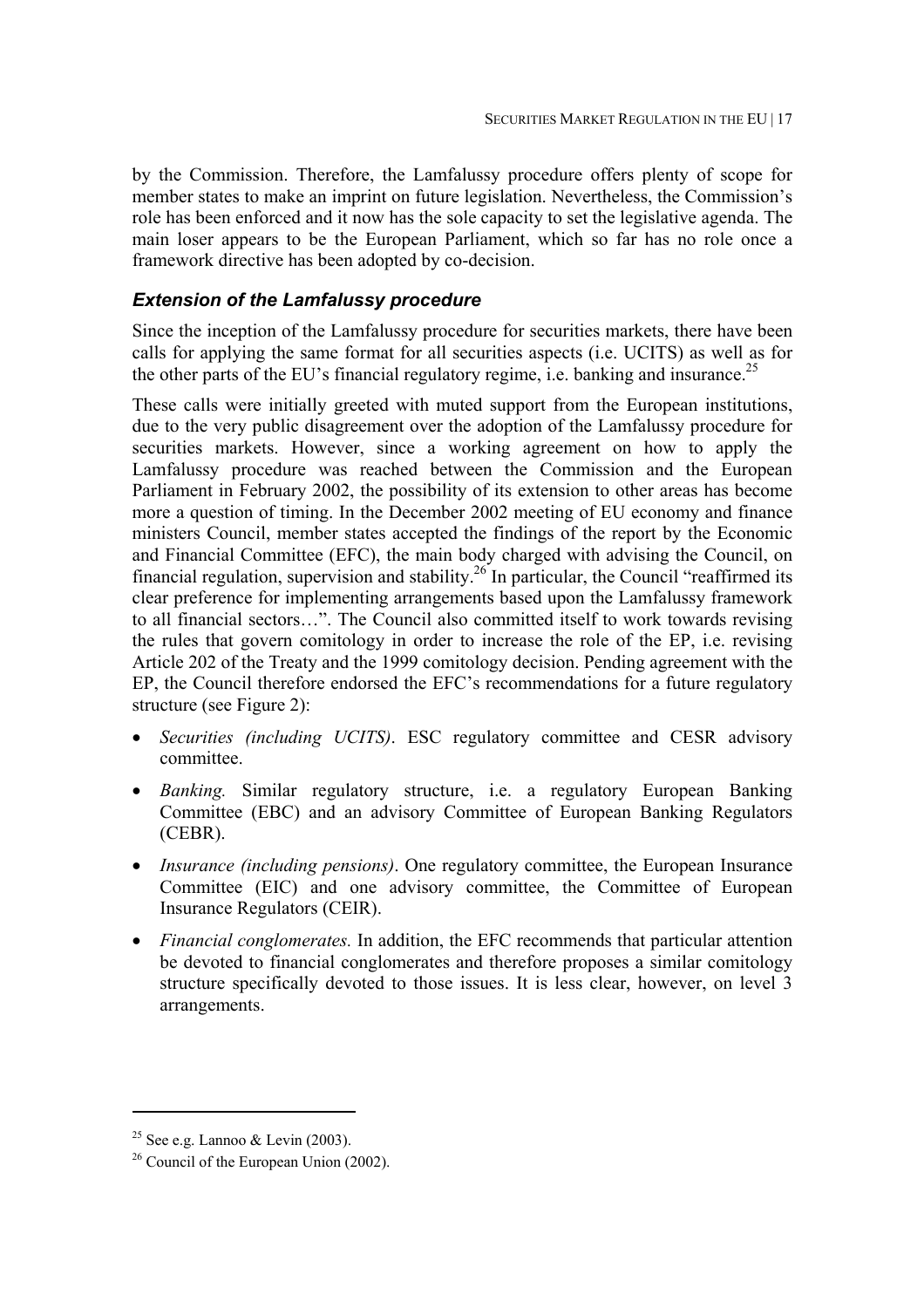#### 18 | LANNOO & LEVIN





In addition, the EFC report proposed a new chain of command concerning policy advice to the Ecofin Council. The EFC will remain the primary source of advice on issues related to economic and financial affairs and financial stability issues to the Ecofin Council. It would be assisted by a new Financial Services Committee (FSC), which would replace the current Financial Services Policy Group (FSPG).

Once implemented, the EU will have taken yet another step towards a more centralised supervisory and regulatory structure. While there will be a plethora of committees in the

### **CO**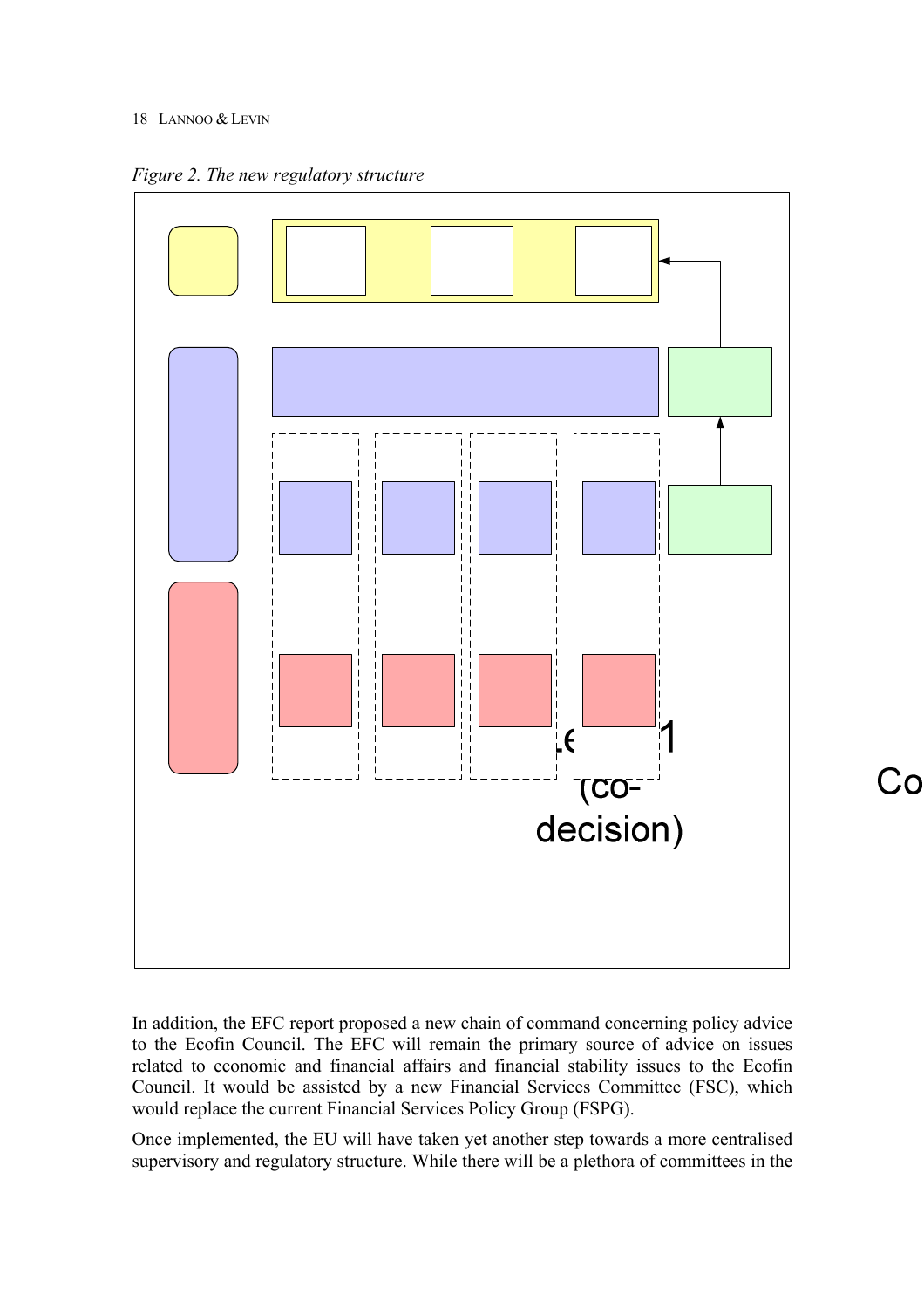short to medium term, the trends underlying this move to comitology are clear: a move towards granting the Commission a larger direct role in shaping detailed regulation at the expense of member state authorities, and an eventual unification of the fragmented committee landscape.

#### **4. Issues Raised by Regulatory Reform and Market Integration**

Thanks to the FSAP and the new regulatory structure, the EU is closer to its goal of achieving an internal market for financial services. However, the drafting, enactment and implementation of new laws and the new regulatory processes give rise to questions, some old and some new.

- Even though the EU has a new process in place, enacting legislation will remain difficult. The new structure will expose the lack of agreement on what kind of regulation the EU should be equipped with. For example, there is no agreement on the level of harmonisation required to achieve a truly integrated single market. Therefore, the EU should develop a European set of objectives and principles of good regulation.
- The *raison-d'être* for the Lamfalussy procedure was that it was regarded as a practical way of improving the EU's regulatory process within the confines of current treaty powers. The result, however, is a complex regulatory system. In addition, before expanding the Lamfalussy procedure – by making it the norm for the enactment of EU financial regulation – it is necessary to solve the constitutional issues raised in the 2001 debate between the European Parliament and the Commission and Council. This gives rise to the difficult questions about the appropriate degree of centralisation. Any consolidation of comitology requires treaty changes, notably regarding Art. 202. Therefore, the IGC is key in the consolidation of the Lamfalussy procedure. So far, it has failed to reach agreement on the proposals put forward by the European Convention.

Overall, firm political commitment is needed for a single securities market to materialise. By approving the Lamfalussy Committee's recommendations, the EU member states have shown some of this commitment. These points are elaborated upon below.

#### **4.1 The Appropriate Degree of Harmonisation and Delegation**

The new regulatory procedure for securities markets poses the difficult question concerning the appropriate balance between level 1 (framework rules) and level 2 legislation (implementing measures). That is, how much regulatory power should be delegated? Furthermore, by having a more flexible process at hand, the Commission may be tempted to press for further harmonisation of law, which puts the appropriate level of harmonisation on the agenda as well.

#### *Harmonised Rules vs. Geographically-Based Rules*

The idea behind the FSAP was not only to update financial legislation in place, but also to bring about more harmonisation in order to enable further market integration. On this issue, market practitioners often take an incoherent stance. At the outset there was broad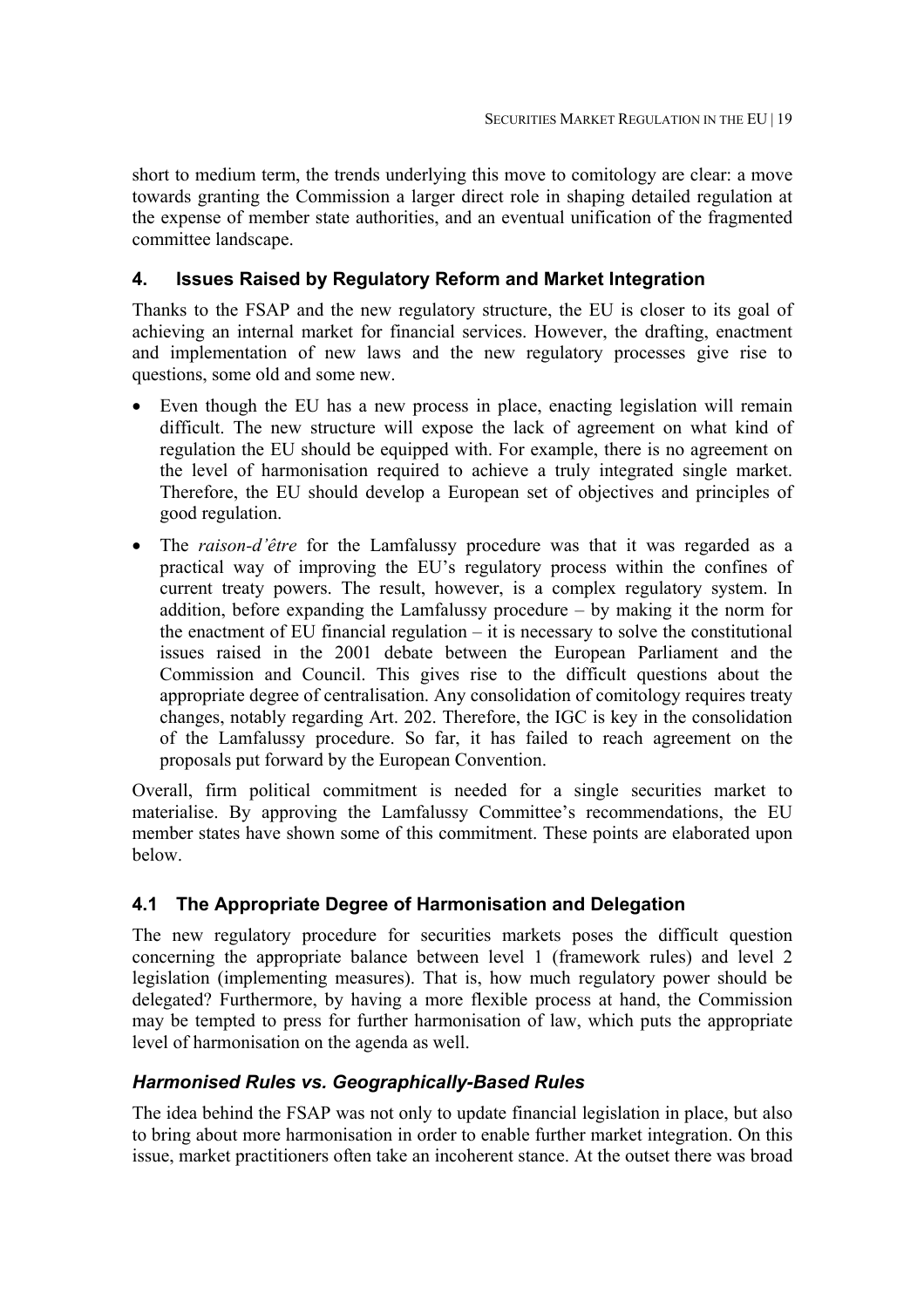support for the FSAP among practitioners. However, as it dawned upon them that more harmonised legislation brings not only the benefits of opening up foreign markets to them, but also the risks of upsetting traditional regulatory approaches, their support has become more qualified.

True, there is a genuine case for arguing that financial regulation in markets as diverse as the EU's financial markets cannot possibly be achieved with a 'one-size-fits-all' approach. Such differences may be structural. For example, the City's wholesale market functions differently from many other market centres, and legislation should accordingly try to accommodate the particular needs of this highly professional marketplace to the extent possible, but also those of other, less specialised markets. Such differences regularly give rise to arguments favouring less centralisation and granting more freedom to member states to set their own rules according to their circumstances and economic structures within their geographical boundaries.

This disparity is likely to persist, as it is a reflection of differences beyond the reach of current Community attention and powers (e.g. culture, taxation and overall legal approach). These persistent differences give rise to a difficult trade-off that Commission regulators have faced in the past and will increasingly face in the future: how to achieve further integration, which necessitates more harmonised regulation, while taking into account diversity and the needs this gives rise to.

By adopting the Lamfalussy Committee's proposals, member states and the Community institutions appear to have taken the decision that, by and large, the aim of achieving further integration takes precedence over adapting legislation to local needs:

- the new procedures are designed to make it easier to adopt harmonising framework laws (level 1);
- the new procedure also foresees more harmonisation of secondary legislation (level) 2); and
- it is also likely to launch further convergence of rules via CESR's work on common standards and guidelines.

This decision should be read in the light of the single market experience outlined above. That approach relied upon minimal harmonisation, mutual recognition and home country control. However, outdated and ambiguous rules combined with too much discretion granted to member states in transposing the rules have contributed to a climate where policy-makers have given primary status to the overall aim of achieving a single market. Therefore, while there are genuine concerns with pursuing full harmonisation, in the light of the deficiencies of the single market approach, EU leaders are leaning in the direction of stressing the dangers of insufficient harmonisation: uneven implementation and enforcement giving rise to persistent obstacles to further market integration. Therefore, the Lamfalussy approach has been adopted, as it is supposed to make the adoption of Community law easier and to provide more pressure on member states to apply Community laws in a proper and common manner.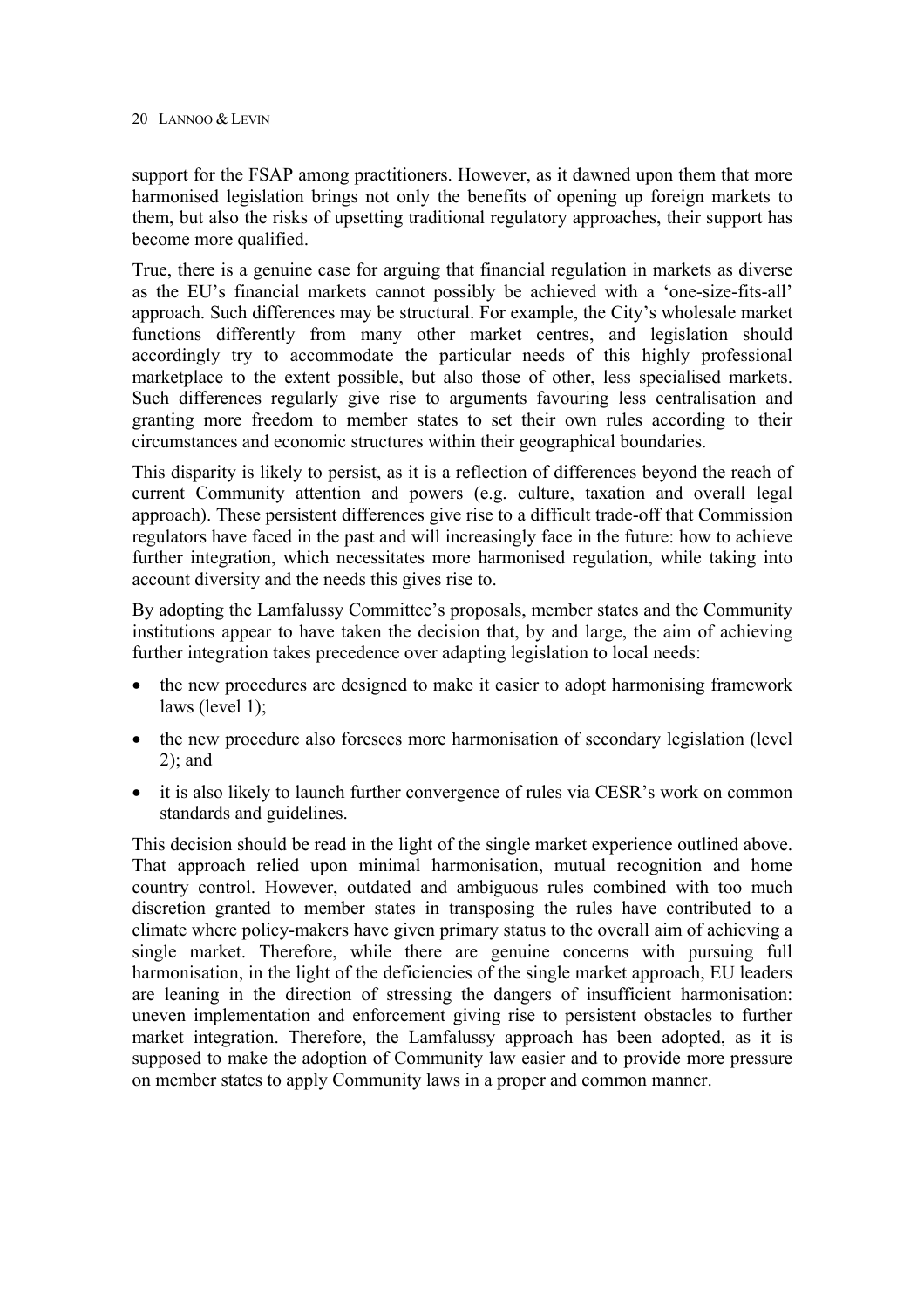#### **4.2 Widening the Scope of Centralisation**

In order to solidify the gains made from the enactment of the Lamfalussy process for securities markets and to achieve its expansion to the other domains of financial regulation delineated above, agreement has to be reached with the European Parliament concerning its powers under comitology. Different points of view on the appropriate distribution of power between the Commission, the Council and the European Parliament held up the adoption of the Lamfalussy findings between 2001 and 2002. In short, the Parliament resents the limited influence it has under current rules regarding the delegation of power to implementing committees (it only has the right to be consulted). Instead, it has argued for the right to call back such draft implementing measures that it considers exceed the implementing powers granted to the committees in the framework law (level 1). Not surprisingly, the member states were reluctant to grant the Parliament such a right. It was not until all agreed to refer the matter to a forthcoming round of treaty revisions that a temporary agreement was reached in February 2002, hence permitting the adoption of the Lamfalussy procedure.

In light of the Convention's conclusions, it seems a foregone conclusion that the EP will receive its 'call-back' and that the comitology decision will be amended to reflect this new reality. If adopted by the IGC, this would be in line with the institutional wishes expressed during the adoption of the Lamfalussy procedure for securities market law in February 2002.

If so, it will be a moment of truth for the European Parliament. Long regarded as a political dwarf, the EP has since the beginning of the 1990s had conferred upon it the right to co-decide on an increasing number of dossiers. With a 'call-back', it would in practice retain considerable influence over technical financial regulation. To perform that role adequately requires the EP to possess significant competence and expertise, which it currently does not possess. Compared to other legislative assemblies, the EP remains short on competent policy staff supporting parliamentarians in their assessment of legislative proposals. Even though the Committee on Economic and Monetary Affairs has increased the number of its research staff members and has appointed a panel of independent financial services experts, the situation remains precarious. If it is not corrected and the EP as a result is not in a position to exercise its newfound powers with diligence, there is a risk that legislation will be held up.

#### **4.3 Enhancing the Centre's Scrutiny of Member States**

Among the outstanding problems with current EU law are uneven implementation and the lack of enforcement of implementation and interpretation of harmonised requirements. The Lamfalussy Committee highlighted this issue and granted CESR an important role in increasing the convergence of regulatory approaches to common problems. As delineated above, CESR can carry out that task indirectly by bringing regulators together in regular meetings drafting advice for implementing measures, or more directly by drafting guidelines or standards.

The role of CESR in this respect is hard to overestimate, as effective international cooperation often starts by bringing different regulators together on a more formal and regular basis. By bringing different regulators together, best practices are likely to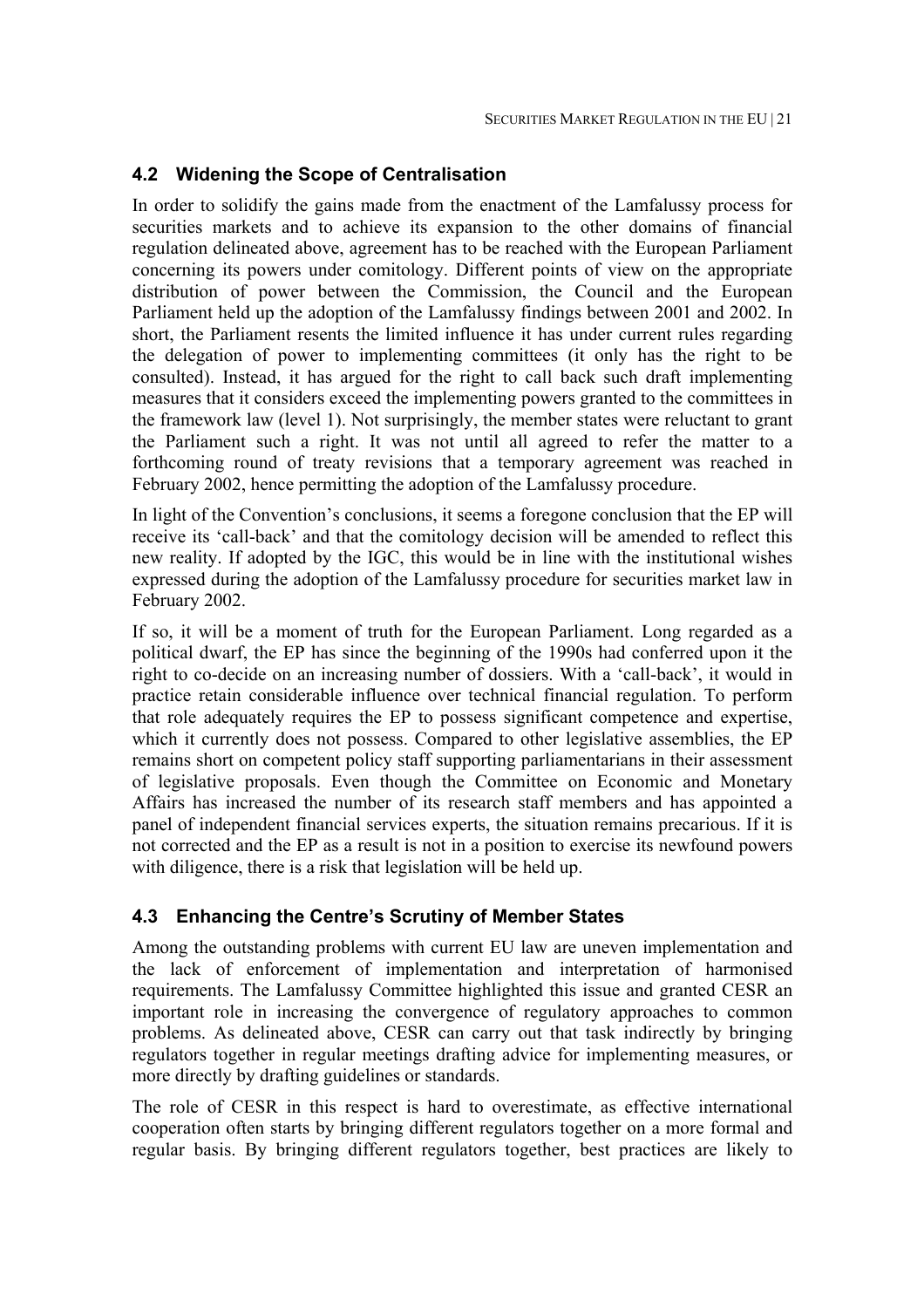disseminate faster. Therefore, it could trigger a process of convergence on the part of member states in their supervisory practices and finally also in regulatory structures. Currently, certain member states have a single supervisor (e.g. the UK), while others are divided according to the different financial services sectors (e.g. Spain). Fewer and more similar regulators would facilitate the task of European supervisory cooperation and CESR<sup>27</sup>

In the longer run, it is likely that to make the convergence process more effective, CESR guidelines and standards will have to yield more legislative force than is currently the case. These are only recommendations, even though member regulators have pledged to implement them.

#### **5. Conclusion**

 $\overline{a}$ 

The EU's single market is based on the principles of mutual recognition, minimal harmonisation of rules and home country control. Over time, with the single market becoming more integrated, a process towards further harmonisation and centralisation has developed. This has led to calls for more control over EU decision-making, by both the member states and by the European Parliament.

In the area of securities markets, and financial markets in general, an additional problem has come into play, i.e. developing a system by which legislation can be adapted rapidly to market developments, while respecting the fundamental principles of democratic institutions and the EU. This was solved in the approach proposed by the Lamfalussy Committee, in which the EU would enact laws reflecting general principles of regulation, with details being left to implementing committees.

It is too early to verify whether this approach has worked, but it has received political acceptance and is spreading to other areas of market regulation. Some problems can be noted, however, that are likely to remain on the agenda for some time:

- deciding what is principle and what is detail in regulation,
- the tendency towards further centralisation of regulation and supervision and
- the interaction between democratic accountability and decision-making efficiency.

For the EU's financial markets to continue to successfully develop, a balance will need to be struck between the strength of the centre and the dynamism of its member states. So far, there has been a consensus allowing further strengthening of the centre, although the EU institutions need to check continuously whether the processes are developing in line with the market's needs. Too high a degree of centralisation may undermine the strength of the EU's diversity and place the EU at odds with the member states, thereby undermining the very reason of its existence in the long run. Too much decentralisation will weaken the internal market, reduce the consensus behind the objectives and relegate the EU to a simple free trade area.

 $27$  This point was made by Sir Howard Davies, outgoing chairman of the UK Financial Services Authority (FSA), in a speech at the 2003 Belgian Financial Forum. An overview of the structure of the national financial supervisory authorities is given in Annex 2.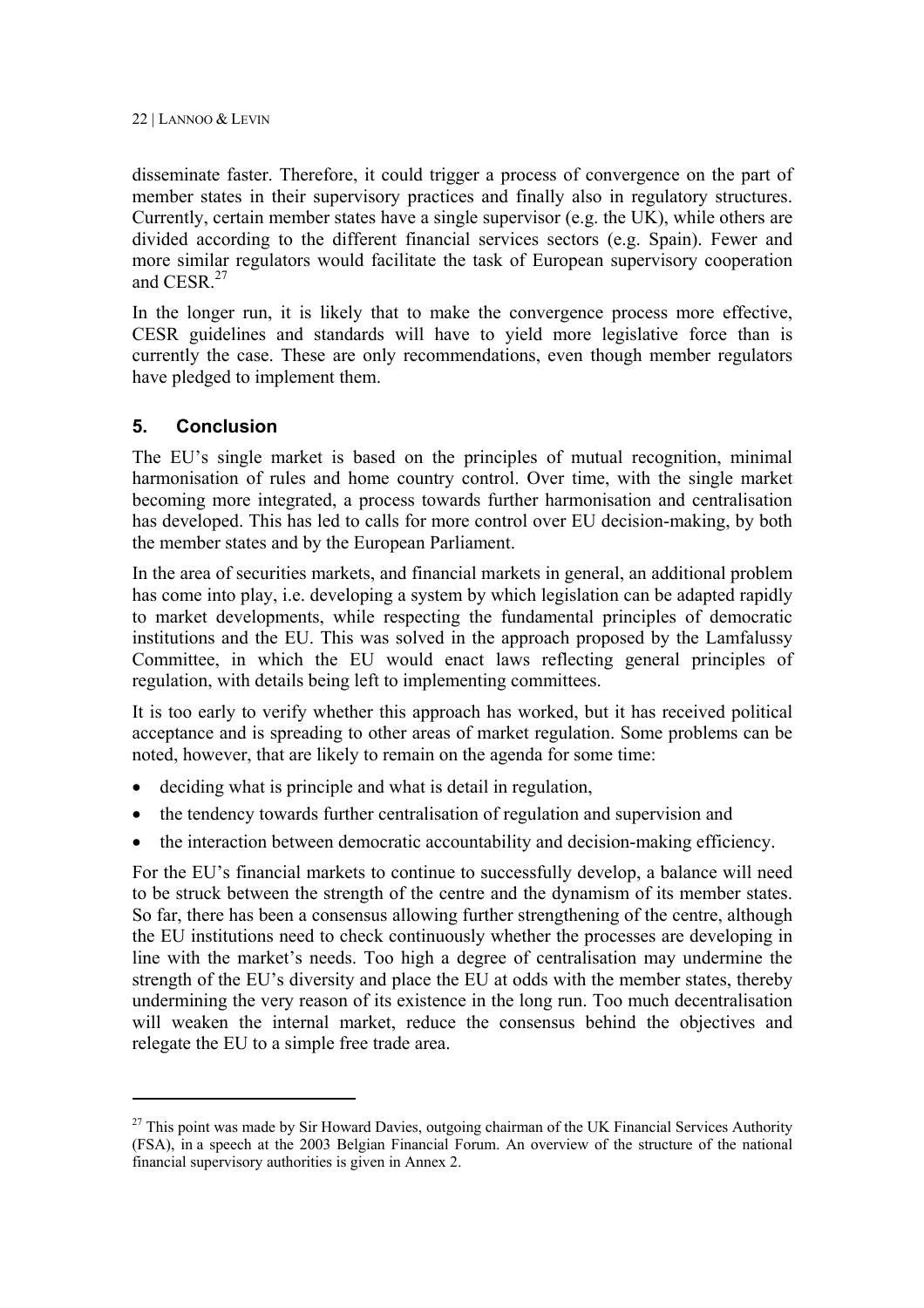Borchardt, Klaus-Dieter (2000), *The ABC of Community Law*, Burkhardt: Brussels.

- CEPR (Centre for Economic Policy Research) (2002), "Financial Market Integration, Corporate Financing and Economic Growth",
- CSEF (Centre for Studies in Economics and Finance) (2001), "Analyse, Compare and Apply Alternative Indicators and Monitoring Methodologies to Measure the Evolution of Capital Market Integration in the European Union",
- Committee of Wise Men (2001), *Final Report of the Committee of Wise Men on the Regulation of European Securities Markets*,
- Council of the European Union (2002), "Ecofin Council Minutes 3 December 2002", Ecofin Council, 3 December, 14368/02 (Presse 361).
- Economic and Financial Committee (2002), *EFC report on financial regulation, supervision and stability, revised to reflect the discussion at the 8 October meeting of the Ecofin Council*.
- European Commission (1985), "Completing the Internal Market", White Paper from the Commission to the European Council, COM (1985) 310 final.

–––––––– (1997), *Commission Interpretative Communication on the Freedom to Provide Services and the Interest of The General Good in the Second Banking Directive*, SEC (97) 1193 final, 20 June.

–––––––– (1998), "Financial Services: Building a Framework for Action", Communication of the Commission.

–––––––– (2003a), *Progress on the Action Plan for Financial Services – Annex*.

- –––––––– (2003b), *How the European Union Works*.
- Gros, Daniel and Karel Lannoo (2000), *The Euro Capital Market,* Chichester: John Wiley and Company.
- Harris, A. Douglas (2002), "A Symposium on Canadian Securities Regulation: Harmonization or Nationalization?",
- Inter-Institutional Monitoring Group *(The Lamfalussy Process)* (2003), *First Interim Report Monitoring the New Process for Regulating Securities Markets in Europe)*.
- IVIE (Instituto Valenciano de Investigaciones Económicas) (2003), "The Monitoring of Structural Changes and Trends in the Internal Market for Financial Services",
- Lannoo, Karel (2003), "The New ISD: A symptom of excessive harmonisation in the implementation of the Lamfalussy approach?", CEPS Commentary, (www.ceps.be).

–––––––– (2002), *Supervising the European Financial System*, CEPS Policy Brief No. 23, Centre for European Policy Studies, Brussels.

Lannoo, Karel and Mattias Levin (2003), *Obstacles to Pan-European Asset Management: Achievements and Regulatory Impediments*, CEPS Task Force Report, No. 44, Centre for European Policy Studies, Brussels.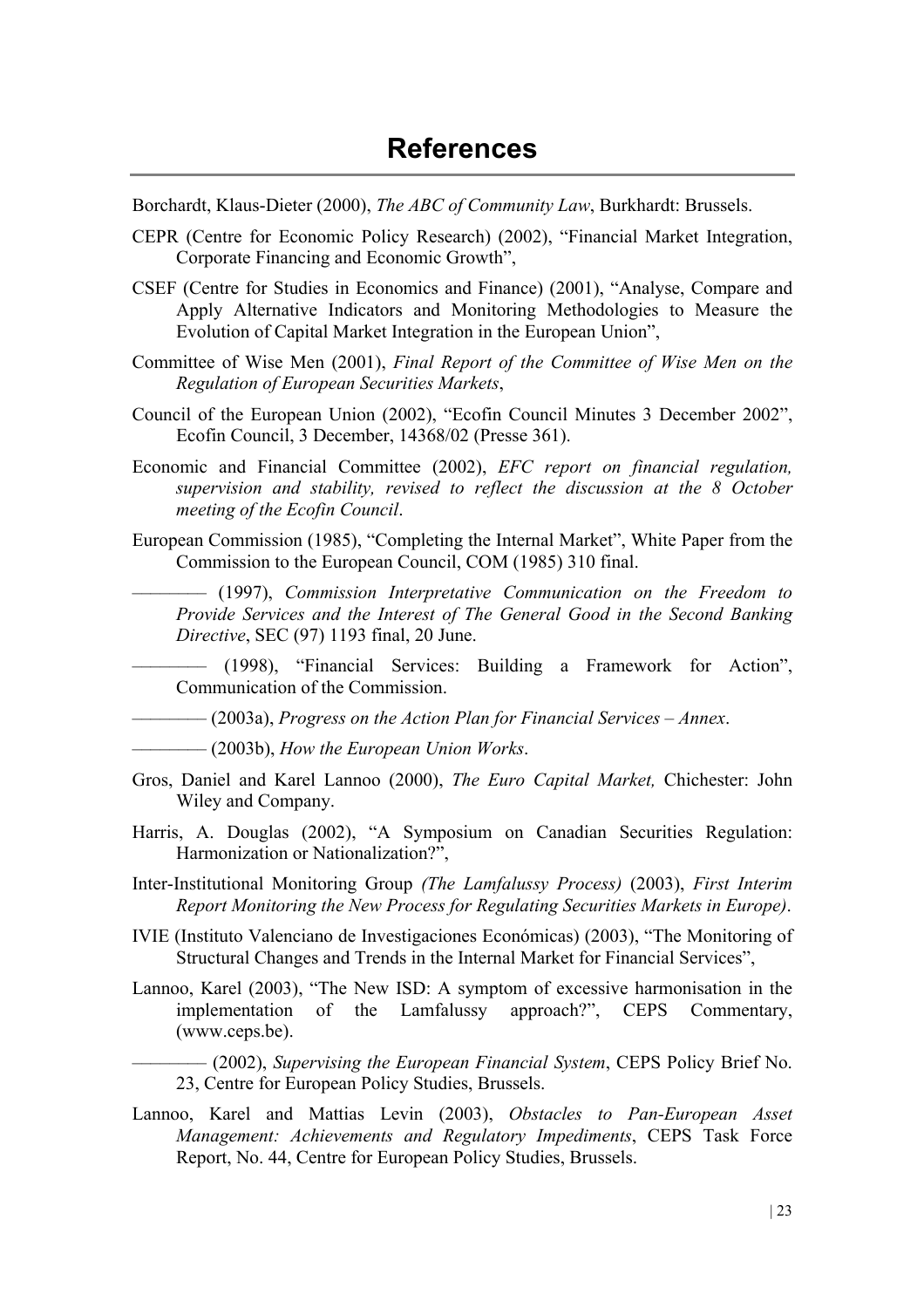- Levin, Mattias (2003), *Competition, Fragmentation and Transparency: Providing a Regulatory Framework for Fair, Efficient and Dynamic European Securities Markets*, CEPS Task Force Report, No. 46, Centre for European Policy Studies, Brussels.
- London Economics (2002), "Quantification of the Macro-Economic Impact of Integration of EU Financial Markets",
- McCahery, Joseph A. et al. (2003), *The Economics of the Proposed European Takeover Directive*, CEPS Research Report, No. 32, Centre for European Policy Studies, Brussels.
- Pelkmans, Jacques (1987), "The New Approach to Technical Harmonization and Standardization", *Journal of Common Market Studies*, 25, 249.
- Sun, Jeanne-Mey and Jacques Pelkmans (1995), "Regulatory Competition in the Single Market", *Journal of Common Market Studies*, 33, 67.
- Tallberg, Jonas (2002), "Delegation to Supranational Institutions: Why, How, and with What Consequences?", *West European Politics*, 25, 23.
- Woolcock, Stephen (2001), "Competition among rules in the single European market", in Anthony I. Ogus (ed.), *Regulation, Economics and the Law,* Cheltenham: Edward Elgar.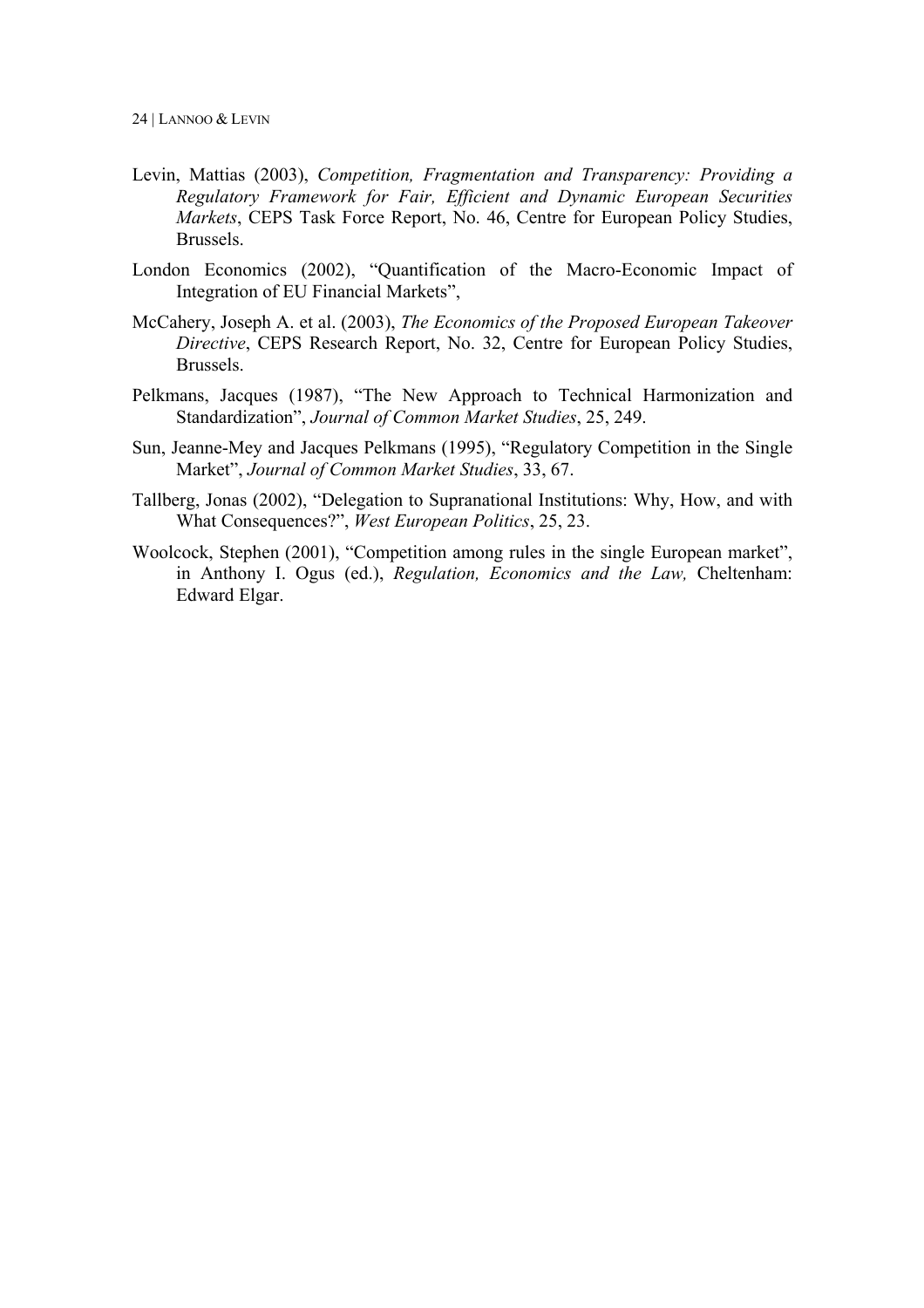**Annex 1 The EU's Co-decision Procedure**